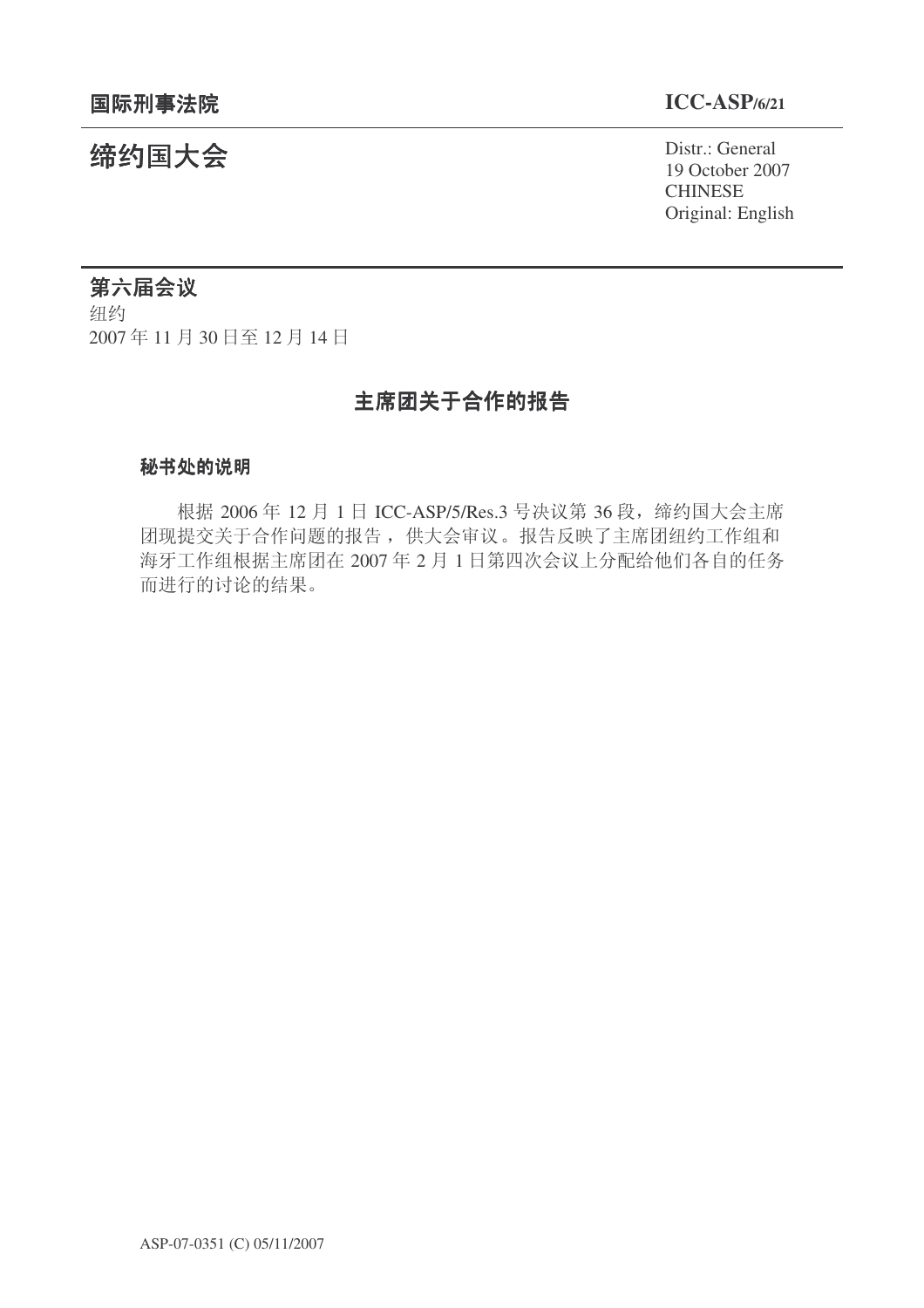# 关于合作的报告

# 目录

|                                              |                |                           | 段次        | 页次             |  |
|----------------------------------------------|----------------|---------------------------|-----------|----------------|--|
|                                              |                |                           |           | $\overline{3}$ |  |
|                                              |                |                           |           | $\overline{4}$ |  |
| 第I部分                                         |                |                           |           |                |  |
|                                              |                |                           |           | 5              |  |
| $\mathsf{A}$ .                               |                |                           | $17 - 22$ | 5              |  |
| <b>B.</b>                                    |                |                           | $23 - 28$ | 6              |  |
| $C$ .                                        |                | 第3组问题: 支持分析、调查、起诉和司法程序的合作 | 29-38     | 8              |  |
| D.                                           |                |                           | 39-45     | 9              |  |
| E.                                           |                |                           | $46 - 50$ | 11             |  |
| F.                                           |                |                           | 51-54     | 12             |  |
| G.                                           |                |                           | 55-58     | 13             |  |
| 第 II 部分                                      |                |                           |           |                |  |
|                                              |                |                           |           | 15             |  |
| $A_{\cdot}$                                  | $60 - 64$      |                           |           | 15             |  |
| <b>B.</b>                                    | 65-67          |                           |           | 17             |  |
| 第III部分                                       |                |                           |           |                |  |
| 68-72                                        |                |                           |           |                |  |
| 第 IV 部分                                      |                |                           |           |                |  |
| 73-79<br>结论……………………………………………………………………………………… |                |                           |           | 22             |  |
| 附件                                           |                |                           |           |                |  |
|                                              | $\mathbf{I}$ . |                           |           |                |  |
|                                              | II.            |                           |           | 24             |  |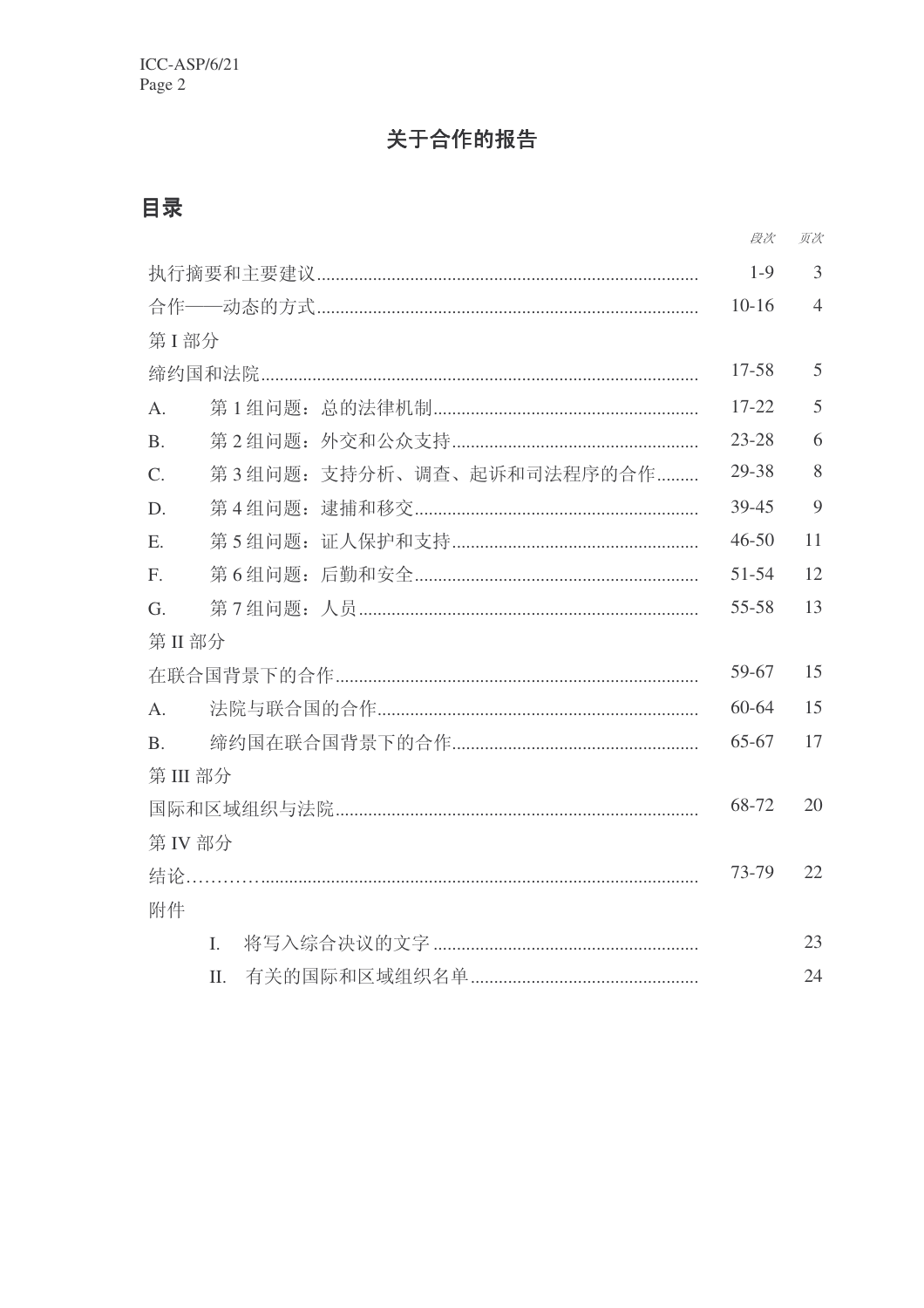#### 执行摘要和主要建议

1. 国际刑事法院与缔约国、国际组织和非政府组织之间的合作是法院有效履 行职能必不可少的基础。总的来说, 合作开展得很好。然而, 各方还可以做更 多的工作, 加强相互之间的合作。

2. 根据《罗马规约》第88 条制定的实施法规是一个基础。很重要的一点是缔 约国确保这种法规同时也是十分全面的。缔约国大会可以就相关法规的设计和 执行建立信息交流机制。这种机制将有助于相互交流经验和最佳做法。也可以 成为一个缔约国提供有关实施法规的技术和经费援助的平台。

3. 促进形成政治支持以及将法院问题纳入国家 行政部门的主流工作, 对于促 进合作来说是同等重要的因素。在这方面, 指定**国家联络点**已证明对一些缔约 国具有重要意义。联络点有助于法院问题讲入国家行政系统的主流工作,并为 法院与国家系统打交道提供了一个切入点。它可以提高对法院的认识并且使人 们能够就国家提供支持的能力做出有效的反馈。反过来,这也将加强缔约国在 区域和国际论坛上以连贯的方式表达对法院政治支持 的能力,特别是在协助逮 捕和移交方面的支持。

4. 应当建立**适当的程序和结构**, 以便对法院的合作请求做出及时和令人满意 的反应。应当积极主动并在实际收到请求之前建立这种程序 。联络点和相关的 外交使团可以成为其中一部分。这种程序可能需要一些相互关联的协议或谅解 备忘录,以便使国家部门对请求做出反应。为了进一步推动国家结构的建设, 如果法院能够一般性 地举例说明法院通常需要缔约国给予什么样的帮助, 那将 是有益的。这种范例也可以成为使缔约国能够就这些问题交流经验和信息的工 具之一。

5. 转移证人和执行判决协议 对于法院履行职能具有重要意义。应当考虑在能 够提供技术和经费援助的国家与愿意缔结这种协议 但没有能力这样做的国家之 间建立联系。

6. 法院应当不断地使缔约国了解法院变化 着的需要和要求,而且应努力争取 最大的透明度, 并提供与一般合作问题有关的信息。法院在实际提出协助请求 时还应当做到及时并考虑到每个案子的具体情况,可能时使缔约国分摊负担。

7. 在联合国范围内, 无论缔约国在什么情况下采取行动时都有责任考虑到国 际刑事法院的利益和使命。这包括解释法院使命的司法性质, 以及设立法院的 基本前提。法院应当继续确保所有的交流渠道一直都是开放的,以便确保两个 组织之间的合作。

8. 总的来说, 应当考虑缩约国大会秘书处在交流与上述合作问题有关的信息 和经验方面是否可以发挥更大的作用。

9. 为了进一步推动纽约工作组和海牙工作组所审议的一些问题, 特别是协助 保护证人和信息交流机制, 建议在两个工作组的范围内 建立一个后续行动机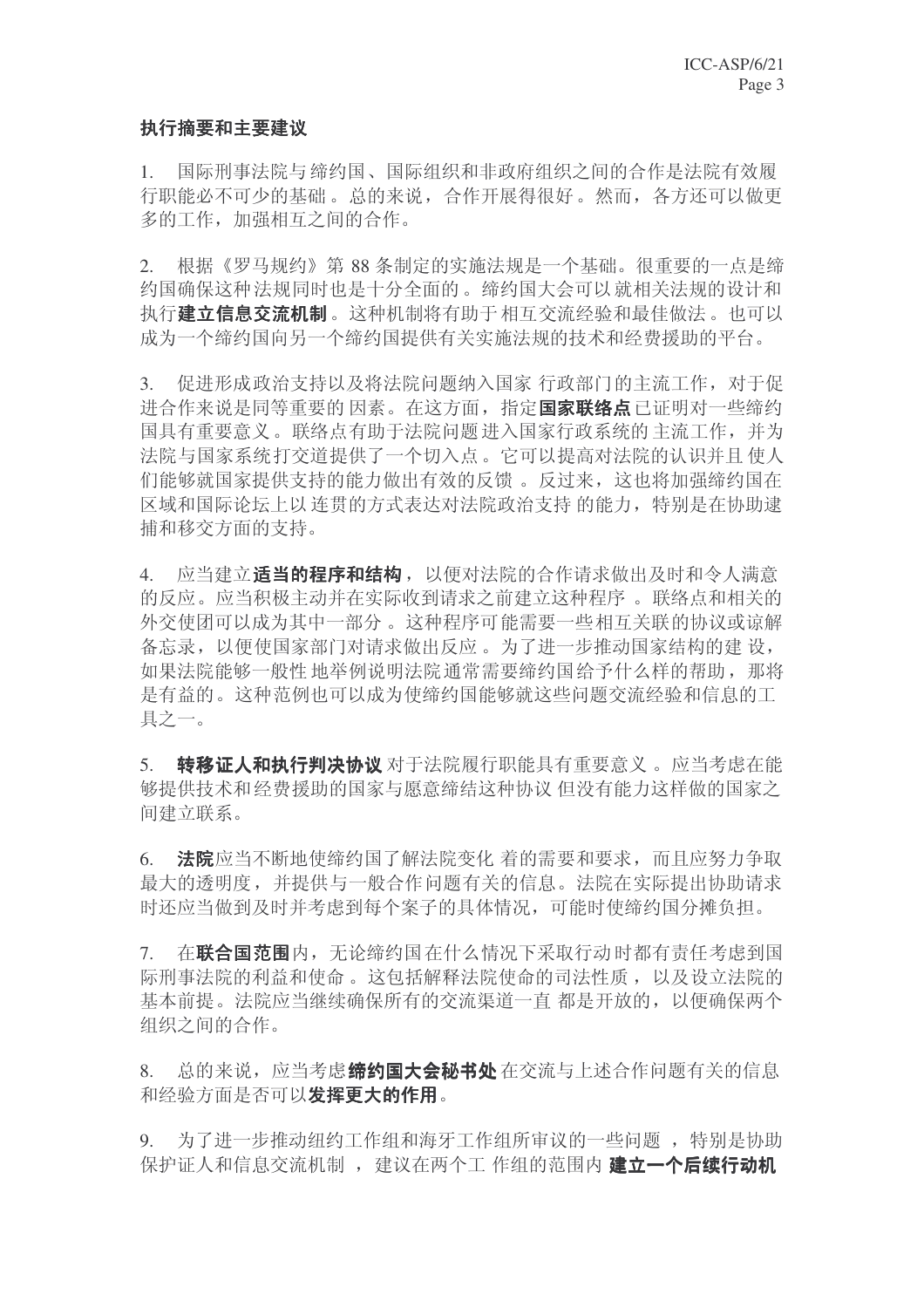制, 也许可以指派采取合作联络人的形式。在今后的 2-3 年内(主要取决于法 院的需要),对合作问题的全面审议也许可以再次表明这种审议是有益的。

#### 合作——动态的方式

10. 在其第五届会议上, 大会同意"要求主席团处理合作的问题并向缔约国大  $\triangle$  下一届常会报告"。<sup>1</sup>根据这一决定,主席团在 2007 年 2 月 1 日的会议上决 定在纽约和海牙分别为每一工作组任命负责合作问题的召集人。这两个工作组 后来决定, 为了确保有效的工作并避免重复, 在两个工作组之间进行分工。纽 约工作组主要负责与联合国有关的问题, 海牙工作组负责其他合作领域。为了 提交一份统一的报告,两名召集人很好地协调了他们的工作。

 $11.2007 \n\pm 3 \n\pm 30$  日, 在主席团的请求下, 法院提交了一份关于合作的报告。 这份报告是两个工作组开展工作的出发点。

12. 合作问题本质上是动态的 ——它将随着法院案件数量的变化而变化。而且 也随着与外部合作伙伴互动的进展而变化。因此,这里采取的方式是动态的, 重点是"交付系统",而不是合作本身的一瞬间。

13. 两个工作组工作的最终目的是为法院创建一个能使它发挥作用的环境并不 断改善这种环境。曾做出努力来确定提供一般性和结构性合作所面 临的问题和 隨碍,并重点提出解决这些问题的一般性解决方案和模式。每一个国家系统都 是独特的,而且各缔约国处于建设与法院合作的国家系统的不同阶段。因此对 缔约国的建议需要适应各国的情况,特别是要考虑到能力上的不同。

14. 根据法院提交的关于合作的报告, 海牙工作组决定按专题会议的方式安排 它的工作, 重点主要是缔约国的作用。每一次会议都是围绕着一个具体主题或 若干主题, 这反映了法院原来在 2007 年 3 月 30 日报告中安排合作事项的方 法。海牙工作组举行了六次会议,而且与法院官员和非政府组织进行了非正式 磋商。这一工作的结果反映在本报告的第I部分。

15. 由于与联合国有关的问题涉及到许多方面, 纽约工作组决定围绕两个主题 安排其工作,即联合国与法院之间的关系和在联合国 背景下缔约国在法院事务 方面的作用。在纽约举行了五次会议,召集人与多名联合国官员举行了非正式 磋商, 这一工作的结果反映在本报告的第 II 部分。

16. 此外, 两个工作组都审议了第 III 部分所谈及的国际和区域组织问题。第 IV 部分是一般性的结论以及对合作问题后续行动备选方案的思考。

<sup>&</sup>lt;sup>1</sup> 国际刑事法院罗马规约缔约国大会正式记录, 第五届会议, 2006 年 11 月 23 日至 12 月 1 日, 海牙 (国际刑事法院出版物, ICC-ASP/5/32), 第 III 部分, ICC-ASP/5/Res.3 号决议, 第 36 段。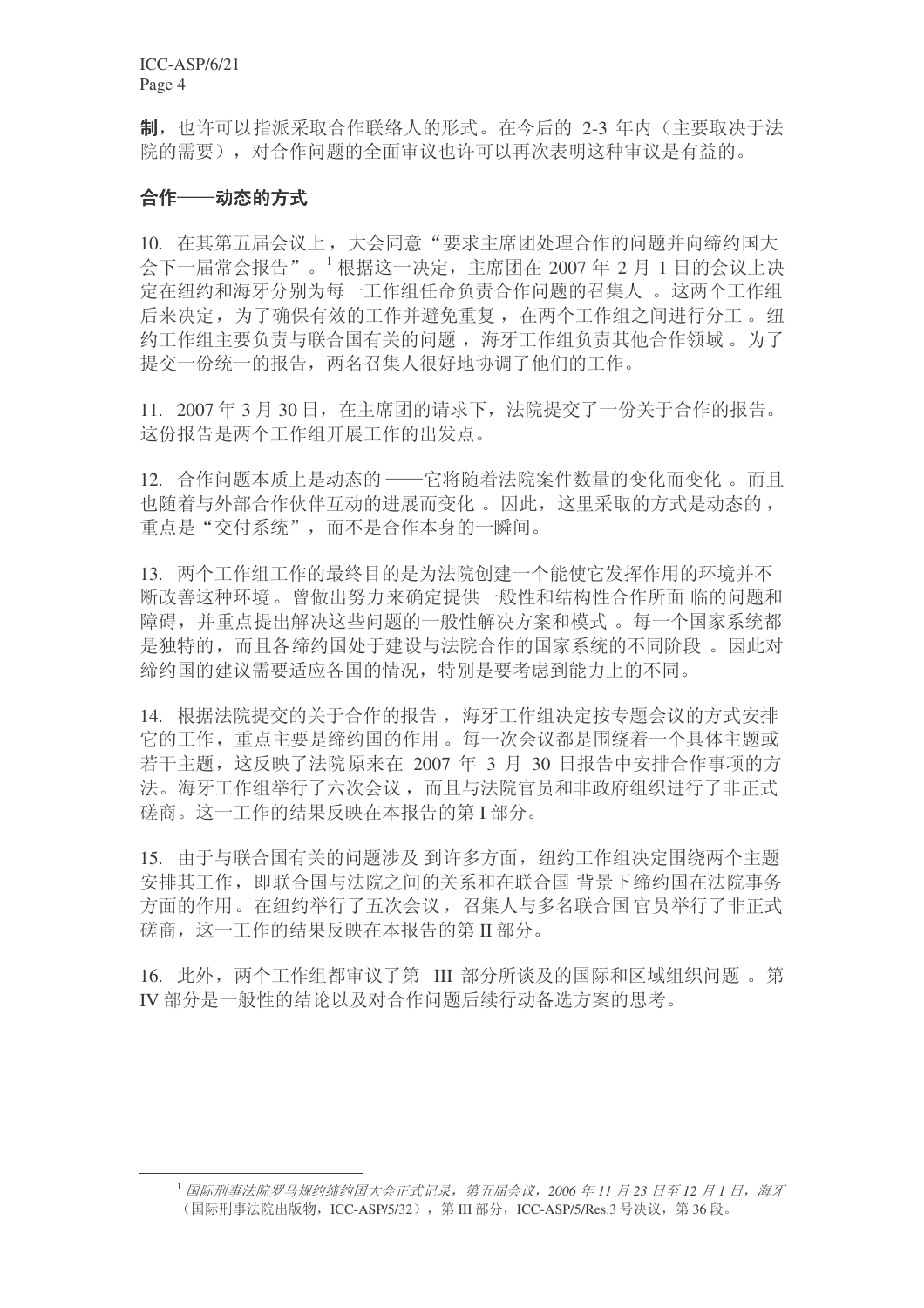# 第1部分 缔约国和法院

#### A. 第1组问题: 总的法律机制

17. 总的法律机制是缔约国与法院合作的基本工具。同时这种机制也是缔约国 就一系列问题与法院进一步合作的必要平台。

18. 在总的法律机制的框架内,可以分为《规约》规定的一般性强制义务和补 充协议及安排。

19. 一般性强制义务包括, 根据《规约》第 88 条制定实施法规, <sup>2</sup> 制定使缔约 国能够调查和起诉法院管辖的犯罪的法规和批准 《法院特权和豁免协 定》。实 施法规问题不仅是一个制定法律的问题,而且也是一个这种法规的质量和 应用 的问题, 注意到这一点是很重要的。在制定和可能审查法规方面, 所有缔约国 具有一个交流信息和经验的机制也许是有益的。 法院有一个数据库, 收集了所 有缔约国的实施法规。探讨一下各国可以有效利用这一资源的方法, 也许是有 价值的。

20. 缔约国应当考虑如何向起草这种法规时遇到困难的合作伙伴提供技术援 助。有些国家已经在提供这种援助,一些非政府组织也是如此,其他国家则表 示愿意提供克服技术和其他困难方面的经验和援助。 与普通法国家特别有关的 是国际刑事法院示范法律, 这是由英联邦秘书处制定的。在这方面也可以提供 技术援助,而且所有国家都应当考虑如何利用逐渐扩大的 -- 因为越来越多的 国家已批准并执行《罗马规约》——专业知识库。

21. 补充协议和安排包括转移证人协议、执行判决协议和接受临时释放或法院 宣告无罪的人员的协议。这些协议对于法院行使职能至关重要,但是目前很有 限而且数量不够。所有缔约国都应当努力缔结这种协议, 但值得指出的是, 将 证人或被判有罪的人转移到一个文化类似的环境中加以保护或执行判 决是有好 处的。应探讨一些方法使具备专业力量和资源的缔约国能够帮助那些有愿望但 没有能力的国家缔结上述协议,这种探讨也许是有益的。

22. 纽约工作组结合行动计划 也讨论了本节中的一些问题。就这一具体问题的 实质和未来的后续行动而言, 应当考虑到这一点。

<sup>&</sup>lt;sup>2</sup>《罗马规约》第88 条为: "缔约国应确保其国内法中已有可供采用的程序, 以执行本编规定的各 种形式的合作"。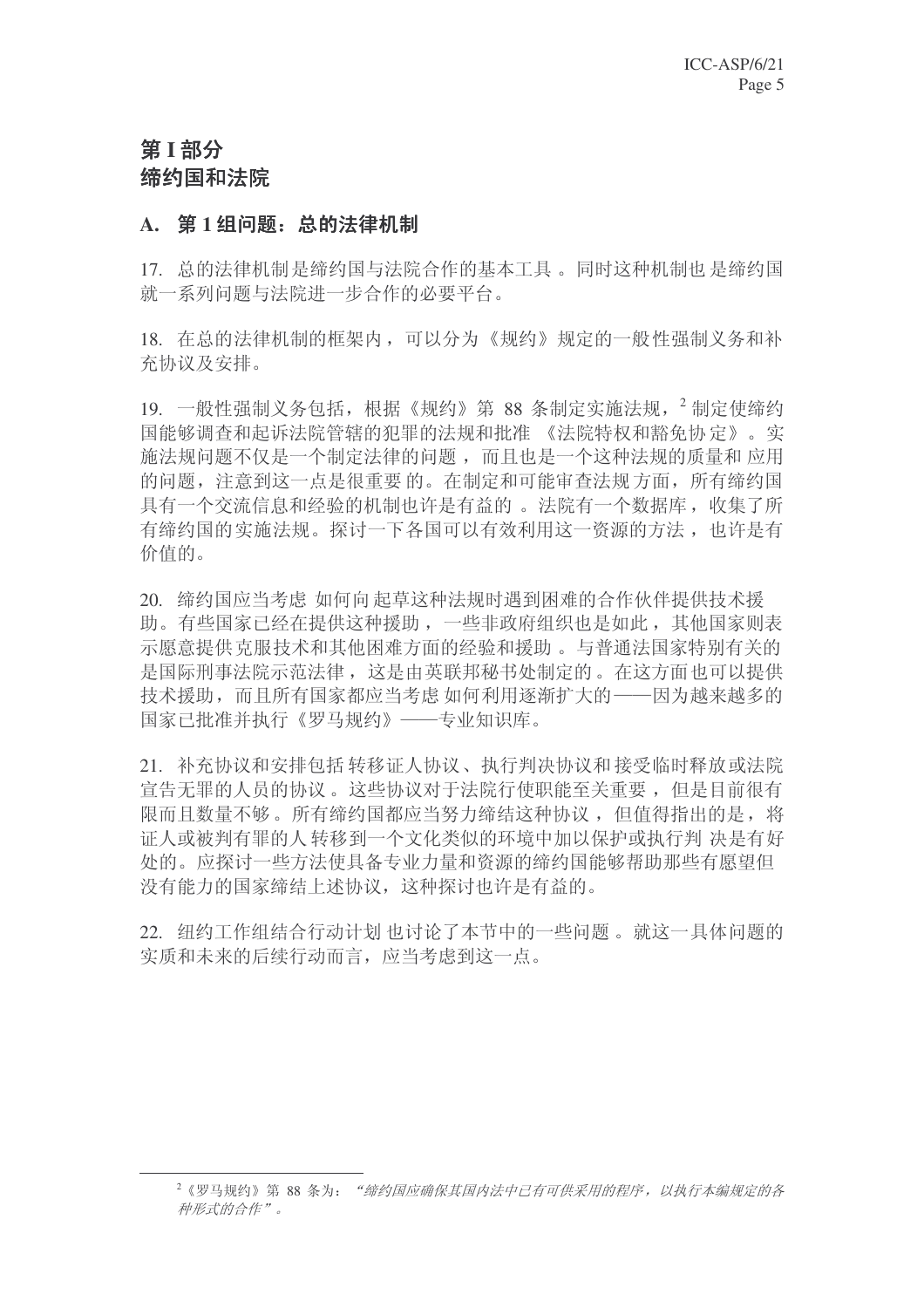#### 建议 1

所有缔约国应当确保制定实施法规、 与调查和起诉《规约》管辖的犯罪有 关的法规,并且批准《法院特权和豁免协定》。 $^3$ 

#### 建议 2

缔约国大会应当考虑建立一个机制, 使缔约国之间能够就起草和执行实施 法规交流信息。这种职能可由秘书处承担或给予支持 。另一种办法是法院可以 指定一个实施法规方面的联络人,并根据法定要求将这名人员的详细情况告知 缔约国。

#### ᓎ䆂 **3**

必要时所有缔约国均应审查它们的 实施法规,以便使它更好地发挥作用。 国家联络点可以通过与相关机构的合作承担这一任务。

#### 建议 4

缔约国和/或大会可以通过其下属机构为参与起草和执行实施法规的各国专 家和联络点举办区域或全球讲习班和研讨会。 (可能要借助大会秘书处的 帮助)。

#### 建议 5

缔约国应当进一步考虑如何才能向愿意但没 有能力缔结证人转移协议和执 行判决协议的国家提供支持,特别是通过良好的管理、法治和司法改革计划、 或其他合作形式提供支持。

#### 建议 **6**

缔约国大会应当考虑由秘书处负责协助愿意提供支持的缔约国与愿意接受 这种支持的缔约国讲行联系。

#### **B.** 第2 组问题: 外交和公众支持

23. 法院强调, 外交和公众支持对其工作来说至关重要。这种支持可以分为四 个单独但却相互关联的"领域"。第一个领域是将法院的问题纳入国家行政部 门的主流工作;第二个是缔约国的双边活动;第三个是进入区域论坛的主流工 作: 第四个是与联合国有关的问题。<sup>4</sup>

24. 鉴于法院及其使命的复杂性质,与缔约国的合作涉及到国家行政系统的不 同部门。因此建立能够交流信息和知识的网络至关重要, 不论是从促成对法院 的政治支持的角度来说, 还是从建立对具体合作请求作出反应的能力的角度来

<sup>&</sup>lt;sup>3</sup> 见: 国际刑事法院罗马规约缔约国大会正式记录, 第五届会议, 2006 年11 月 23 日至 12 月 1 日,

海牙(国际刑事法院出版物, ICC-ASP/5/32), 第Ⅲ部分, ICC-ASP/5/Res.3 号决议, 第31-33 段。

 $4 \times 4$  本报告第 III 部分和第 II 部分分别谈及了区域组织和联合国。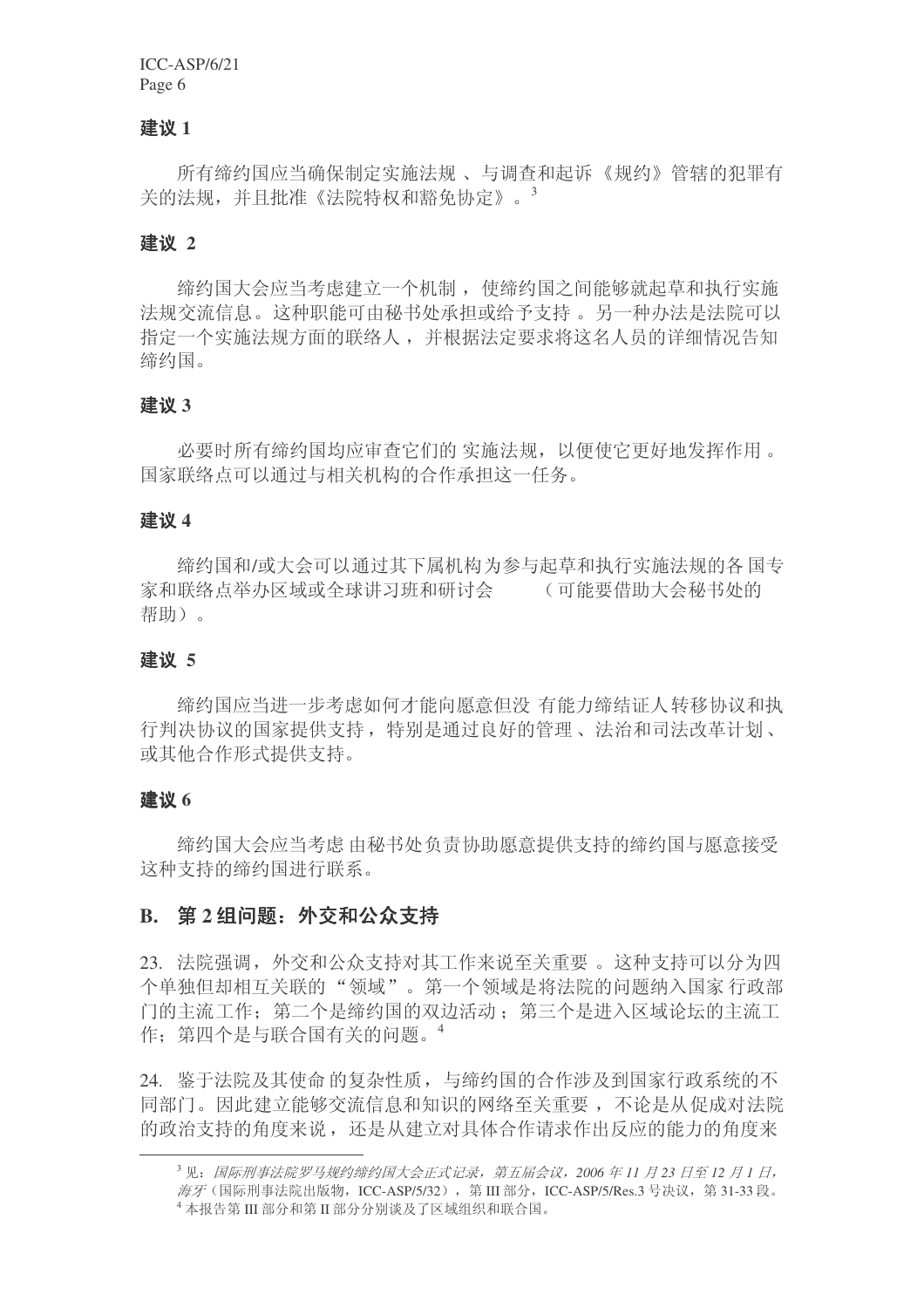说都是如此。法院高级别官员对各国首都的访问可以有助于提供上述支持, 也 有助干提高法院的总体形象。

25. 一些情况已经证实,建立某种协调结构是有益的。可选择一个单一的联系 人, 也可选择一个工作小组或某种其它形式的、可能具有跨机构性质的协调机 制。这种机制也可以负责解决不同国家实体间 因不协调的重点和利益而产生的 冲突。然而,无论采取哪种形式,重要的是确保有足够的资源来完成将来的 工作。

26. 同样被证明有益的是, 缔约国设在海牙或布鲁塞尔和纽约的使馆要为法院 指定一名联系人, 法院可以通过联系人与各国有关方面进行互动。这样就使法 院在所有形式的合作问题上与各国的系统之间有一个方便简捷的通道 ——一个 一站式商店。5

27. 一旦建立适当的结构之后, 就应当通知法院并告知这些机构的工作方式。

28. 第二个领域, 即缔约国的双边活动, 与国家的主流工作密切相关, 而且有 赖于此。在双边接触中, 缔约国应当支持并推动法院及其具体的活动。这种支 持包括一系列问题, 例如:

- (a) 促进签署、批准和执行《罗马规约》;
- (b) 支持法院的一般性活动, 包括公众的支持:
- (c) 促进尊重法院的独立性:
- (d) 支持与具体情势有关的法院活动, 包括逮捕和移交受到通缉的人。

#### 建议 **7**

缔约国可以考虑指定一个国家联络点,负责协调工作和将法院问题纳入各 政府机构内的和机构间的主流工作。

#### ᓎ䆂 **8**

缔约国可以在联络点活动的基础上进一步考虑通过联络点或通过工作组建 立一个更长期的协调机制。这种机制可以负责处理所有与法院有关的问题。

#### 建议 9

缔约国还可以在有关的使馆指定一名联系人作为法院与《各国联络点之间的 桥梁。

 $^5$ 然而,这要取决于缔约国所采用的程序。对司法合作的请求,缩约国往往选择指定与有关部门联 系的直接渠道。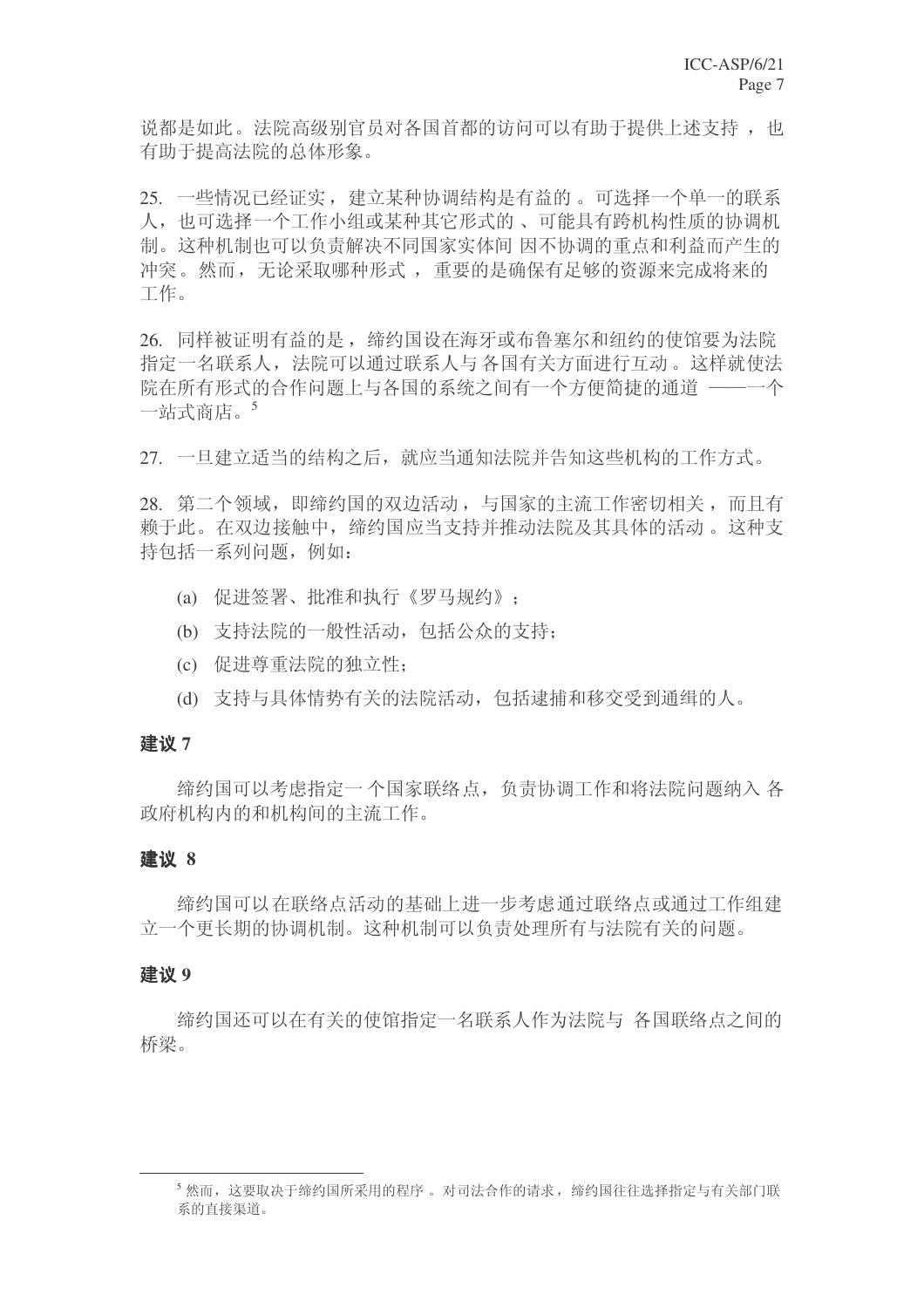#### 建议 10

法院应当继续开展对缔约国的高级别和工作访问, 以推动将国际刑事法院 的问题纳入各国行政部门的主流工作,并提高它们对国际刑事法院的认识。

#### 建议 11

缔约国在可能的时候应当表示对法院的支持并在其双边 活动中促进法院的 一般性和针对情势的活动。

#### C. 第3组问题: 支持分析、调查、起诉和司法程序的合作

29. 法院可在调查的不同阶段与缔约国接触, 提出有关各种信息和其它协助的 具体请求。

30. 在最初的审查阶段, 法院可能需要一般的背景信息。这种信息也许与可能 的审判没有直接关系,但只是用于决定是否可以开始一项调查。此外,在已开 始调杳的情况下, 也可能请求缔约国提供背景信息, 例如为了有助于对调杳 制 定计划而提出这种要求。根据提供信息所依照的条件, 将对这些信息 进行 保密。

31. 在法院开始一项新调查之后, 如果一些国家认为它们有相关的信息, 则鼓 励缔约国自愿提供这些信息。在开始一项新调查之后, 为了有助于这种信息的 提供, 法院应尽早告知相关缔约国 对背景信息的具体需求。除其他外, 这可以 通过法院定期就其活动举行的介绍会来进行。

32. 对于大部分要求转交构成证据的资料的司法 协助请求, 法院得到了积极的 回应。但是, 也有很晚才得到相关资料的情况。

33. 向辩护小组提供资料在某些情况下可能会带来与 大陆法系有关的特殊问 题, 与英美法体系相比, 在大陆法体系中, 辩护方在请求司法援助方面可能 会 受到不同于起诉方的对待。辩护方在每次需要一份具体的资料时都到 法庭索要 法庭命令对于他们来说是一种负担。在多数情况下, 法庭将要求辩护方首先夫 找有关的部门。这造成了这种合作速度很慢, 缔约国应当注意如何才能更有效 地开展这些工作,同时要考虑到控辩双方平等的原则。

34. 在法院与缔约国之间的互动方面以及各国内部的互动方面, 强调了在实际 的信息需求出现之前就制定出 明确的商定程序的重要性。除其他外, 还建议缔 约国在一个案件的非常 早期阶段,就应根据上述的法院需求通知来确定相关的 国家行政和司法部门,并制定适当的商定程序,以便对请求做出反应。

35. 法院通过非正式渠道与有关官员之间的不断对话, 有助于对司法协助请求 做出有效反应。例如, 法院可以提前告知有关联系人很快就要提出请求。这将 有助于及时做出反应。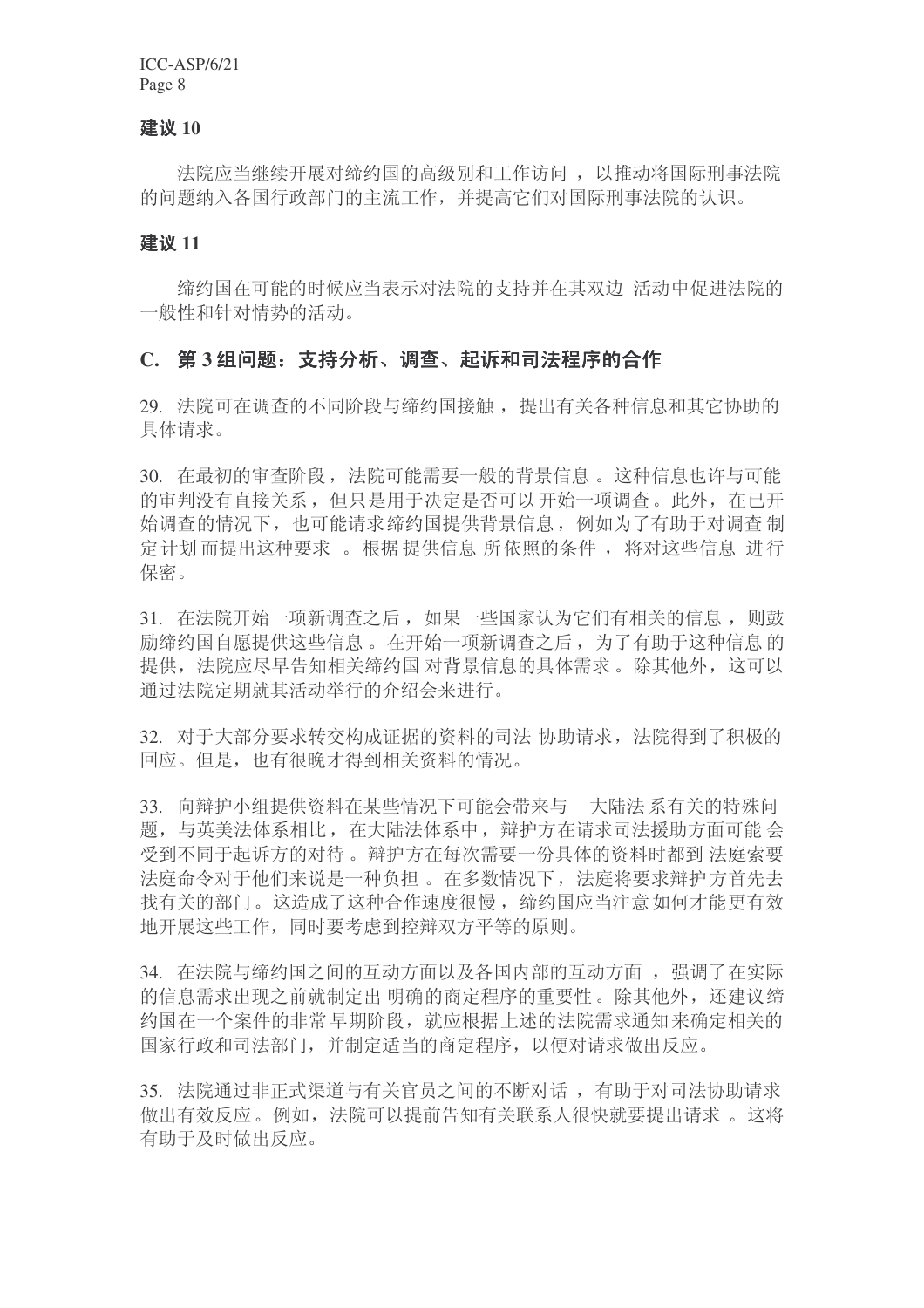36. 虽然非正式的基于信任的关系非常重要, 但是同时也需要一定程度的制度 化, 以确保合作水平不取决于个人。

37. 能否接触证人在法院进行的调查中是一个关键性的因素, 在安全状况不允 许在原地区接触证人的情势中, 有时需要确保证人得到"紧急"签证。在这种 情况下, 法院开通与有关缔约国之间的"热线", 确保为了证人的安全而快速 签发签证将是有益的。

38. 司法鉴定是法院经常需要技术协助的另一个重要领域。法院已经建立了一 个广泛的司法鉴定机构网络, 预期这一网络在可预见的未来 将能够满足对这种 协助的需求。

#### 建议 12

在初步审查的阶段, 缔约国应在可能的情况下 向法院提供所要求的相关背 景资料。

#### 建议 13

在开始一项调查后, 法院应尽早以符合法定和其他要求的方式向缔约国提 供一份概要,说明哪种资料对所调杳的案件是有用的。

#### ᓎ䆂 **14**

缔约国应酌情 ——可能要通过联络 点和联系人 —— 开展与法院的积极对 话,并针对每一个案件评估是否有对法院有价值的背景资料。

#### 建议 15

缔约国应在调查的尽可能早的阶段确定本国行政和司法的相关部门,并确 保制定出适当的商定程序,以便及时处理司法请求。必要时,可以通过编写一 本程序手册来完成这项工作。

#### 建议 16

缔约国应酌情协助法院官 员接触证人,特别是在必要时签发 "紧急" 签证。

#### D. 第4组问题: 逮捕和移交

39. 逮捕和移交法院通缉的人仍然是一个至关重要的问题。没有这个环节法院 就不能完成其使命, 因为没有逮捕就不可能进行审判。<sup>6</sup> 《罗马规约》是一个具 有两个支柱的系统, 法院依赖缔约国来执行逮捕令。在不影响《罗马规约》规 定的所有缔约国的义务的情况下, 缔约国在这方面的合作分为两大类: 业务及 技术协助和一般的政治支持。

<sup>6</sup> 这是从《规约》第63条得出的必然结论。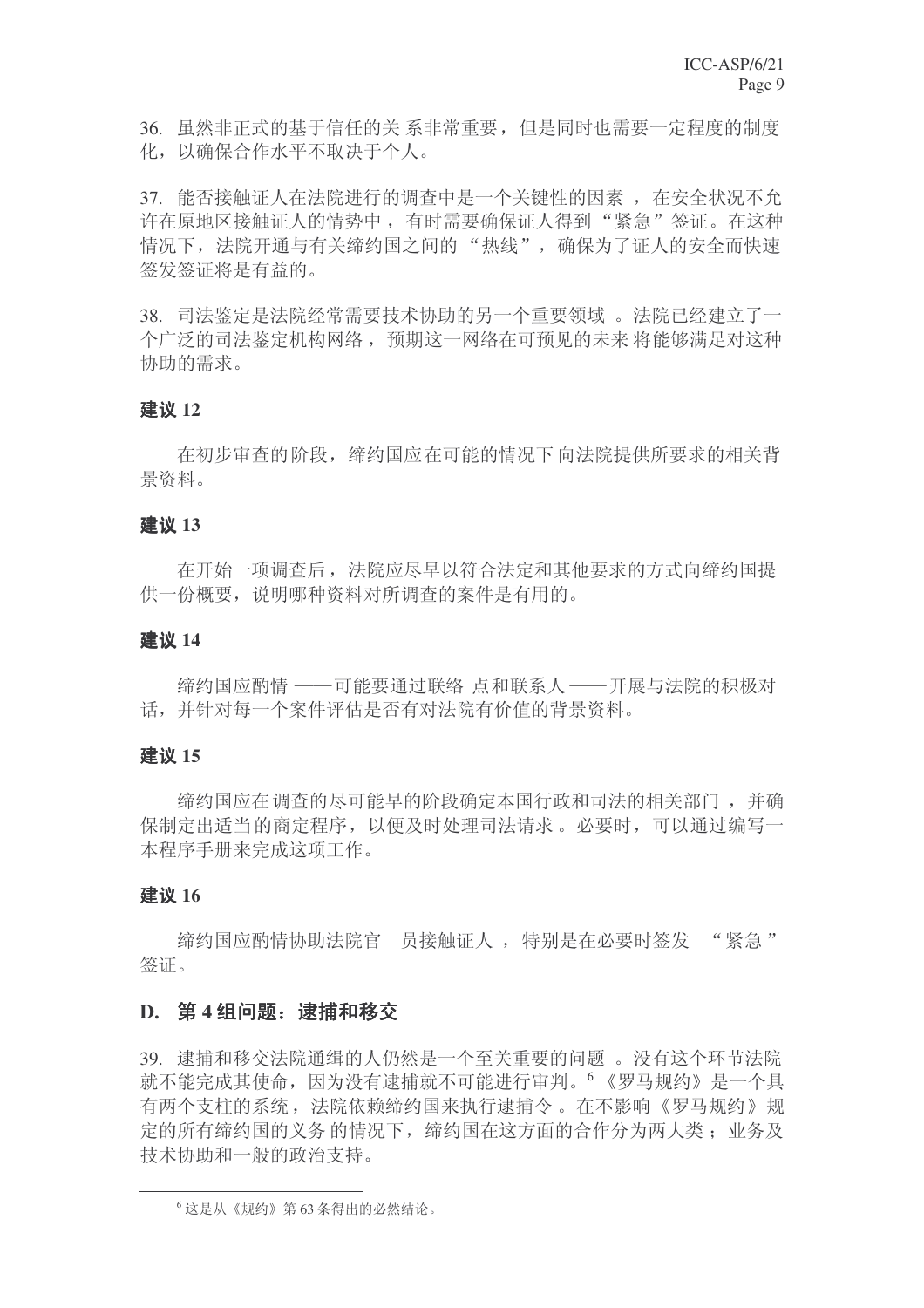40. 在政治上支持逮捕和移交人员对所有案件来说都是重要的。缔约国可以通 讨双边接触和活动以及通过区域和国际组织来支持逮捕和移交人员。<sup>7</sup>为了形成 必要的政治支持和压力, 所有缔约国都应当 在话当场合 强调这一问题的重要 性。法院的司法使命是不容谈判的。然而,这与从广泛的政治角度来看待法院 活动的必要性并不矛盾。

41. 冻结资产是逮捕和移交人员的一个方面, 法院给予高度重视, 认为这是全 面打破支持网络的重要措施。法院与缔约国之间继续对话将有助于进一步解决 这一问题。

42. 讨论期间注意到, 法院经常在安全形势十分不稳定的冲突中和/或情况下开 展活动。这不仅突出表明既有机会又有 阳碍的各种情况的政治复杂性,而且也 表明逮捕嫌疑人不仅仅是一个政治意愿和支持的问题。正是在这种情况下, 实 际逮捕嫌疑人并移送到海牙方面的业务合作和技术/后勤协助才是必要的。

43. 出于各种原因, 移送嫌疑人几乎必须在逮捕之后立即进行。有些问题可能 对迅速移送构成障碍,因此,缩约国在法院提出请求之前考虑确定关于为移送 人员提供后勤协助的国家准则也许是有益的。这种准则也可以涉及有关嫌疑人 从缔约国过境的问题。。 法院也许能够提供一份移 送人员方面的问题 清单。

44. 关于实际逮捕的问题, 缔约国不妨研究一下是否可以向被通缉人所在的国 家提供协助, 例如信息交流和对警察进行专门培训, 但这不应影响 《罗马规 约》规定的逮捕方面的义务。

45. 协助缔约国就逮捕和移交的一般性问题, 如移送嫌疑人交流经验, 这样做 可能会有助益, 这可能要通过合作后续行动机制来进行。

#### 建议 17

所有缔约国在其双边接触中以及区域和国际组织的活动中, 都应酌情推动 形成对及时逮捕和移交被通缉人的政治支持以及这方面的势头。

#### ᓎ䆂 **18**

在提供后勤支持方面, 缔约国应考虑制定准则或协议和谅解备忘录, 并使 法院了解活用于这种协助的条款和条件。

#### 建议 19

法院应尽可能提供一份在移送人员方面将要采取的措施的通用清单,以及 一份通用的移送示范协议。

 $7$  另见第 III 部分。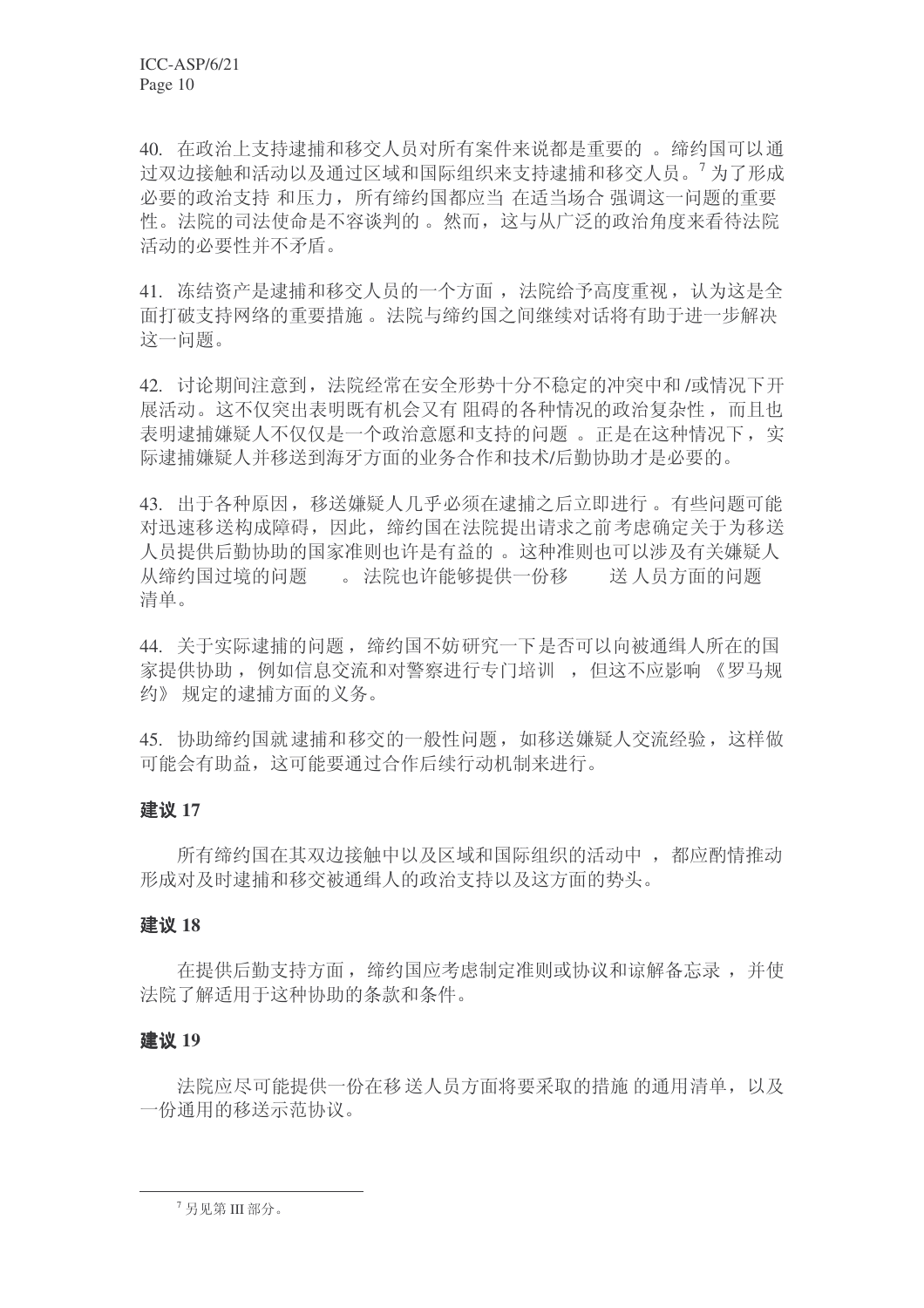#### 建议 20

所有缔约国都应考虑, 是否能够应请求对嫌疑人所在国提供技术协助和支 持, 例如交流信息和专门培训执法人员。

#### 建议 21

缔约国和缔约国大会应当考虑如何就逮捕 和移送人员的问题交流经验 (可 能需要通过缔约国大会为合作指定的总联络人)。

#### E. 第5组问题: 证人保护和支持

46. 由于法院审理的案件数量 越来越多、越来越复杂、政治意义越来越大。需 要保护的证人数量也将以很快的速度增加。2001 年, 提交了一份保护申请,  $2006$ 年这一数字增加到 36份。法院仅在 2007年上半年就收到了 25 份申请。很 重要的是应当指出,每一份证人保护申请均涉及到5-20个个人/受抚养人。

47. 这些数字突出表明缔约国越来越有必要与法院缔结转移证人协议, 8 而且有 必要提供其他形式的证人保护协助 (例如国家对国家的协助) 和有关被害人保 护问题的协助。

48. 申请人数增加的一个后果就是用于提供满意的证人保护的支出 会增加。对 于执行和维持有助于受威胁证人的初始反应制度来说, 尤其如此。

49. 然而, 缔约国也可以通过在证人所在地区工作的人员, 通过为进一步推进 法院的证人保护计划而提供技术和经费援助来协助将受威胁证人真正转移。各 缔约国与法院之间就这些问题以及 为进一步探讨提供协助的可能性而进 行对话 将是有益的。

50. 被害人在法院诉讼中的作用以及对他们的保护措施也不应当忽略 。缔约国 和法院应当注意这样的 情况,即目前从被害人申请参与审判到法院就申请做出 决定这一段时间内, 对潜在的参与审判的被害人没有保护措施。

#### 建议 22

缔约国应当考虑由其国家联络点/国家部门负责确保证人保护问题得到应有 的处理。

#### ᓎ䆂 **23**

法院和各国联络点/各国有关部门应当开展对话, 探讨获得证人保护协助的 可能性, 包括在实地的实际协助, 例如对转移证人的支持。

 $8$  第 I 部分, A 节 "总的法律机制"谈到了这一问题。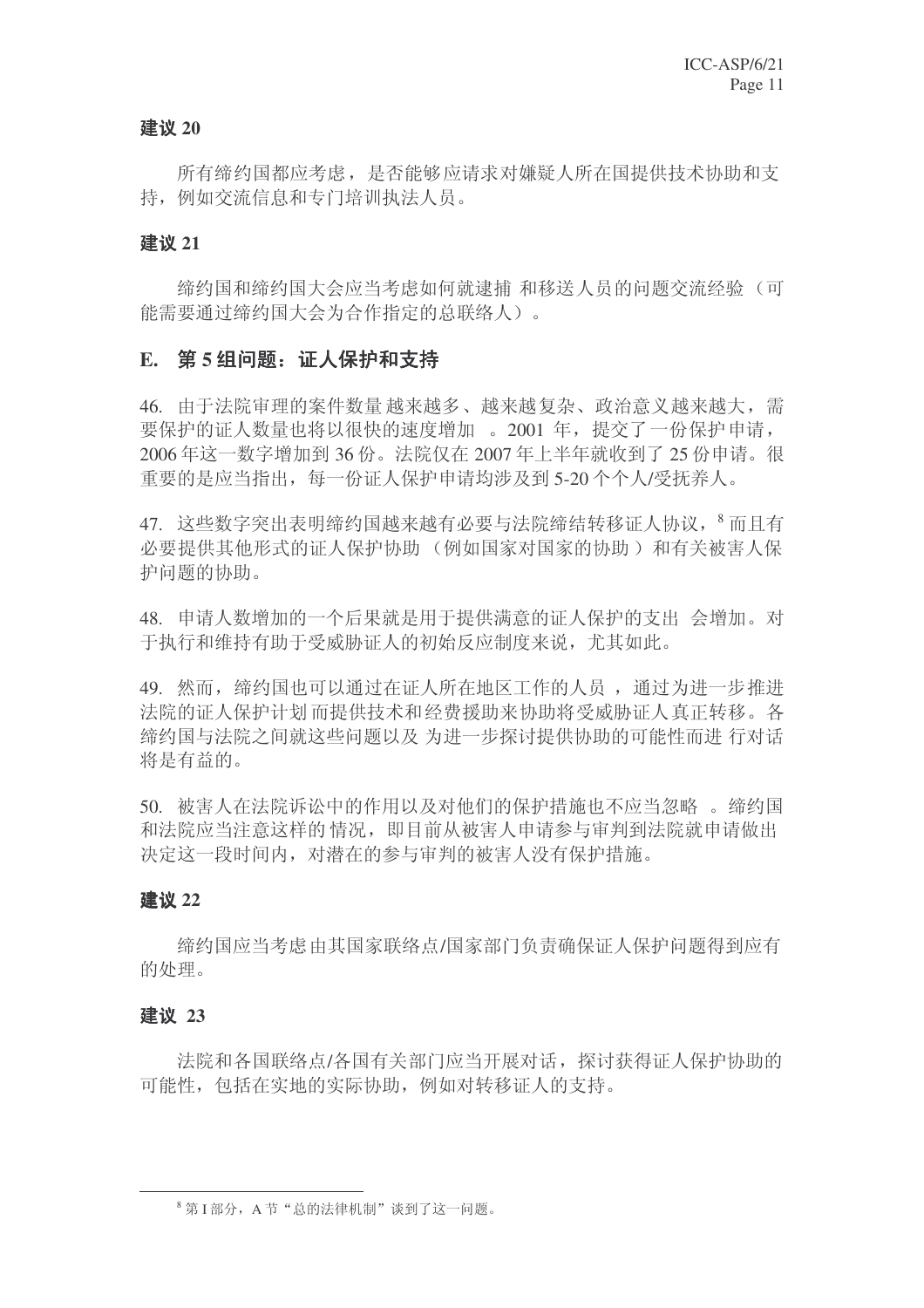#### 建议 24

缔约国大会不妨进一步监测证人保护的进展情况, 以及与被害人和辩护小 组有关的问题,将其作为合作中一个越来越重要的部分。

#### E. 第6组问题: 后勤和安全

51. 在支持法院的实地活动中, 例如实际的协助或信息交流, 后勤和安全是关 键性的问题。

52. 交流与法院安全和威胁评估有关的信息以及可能的保护措施往往是与保密 问题相联系的,这可能会使合作变得复杂。在这方面,缔约国应确保处理安全 问题的国家有关部门之间有着良好的沟通渠道,而且建立了与法院交流保密信 息的程序, 缔约国可以通过这些来促进合作。这方面的工作可以主要在法院与 各缔约国双边的层面上进行。在尚未指定联系人的有关使馆和外交 使团指定一 名与法院联络的联系人也许是有助益的。

53. 实际协助包括对辩护小组、被害人和证人、工作人员以及嫌疑人<sup>9</sup>的后勤支 持, 其中包括允许过境、提供通信设备、会谈场所和邮袋服务以及发放签证。 提供上述协助的范围因每个案件的情况而有所不同。然而,法院应当注意在可 能的情况下尽量分摊负担。再次指出,在有关的使馆和外交使团指定一名联系 人是十分重要的, 因为这将使法院能够探讨使更多缔约国参与的可能性。

54. 业务支持不仅涉及到检察官办公室和书记官处,而且也涉及到辩护小组。 法院和缔约国必须铭记,要确保公正的审判并尽力满足辩护小组的请求。10

#### ᓎ䆂 **25**

所有缔约国都应将其在海牙、布鲁塞尔和/或纽约的使馆及外交使团的有关 联系人的详细联系方式告知法院。

#### 建议 26

缔约国应当考虑在交流保密信息方面, 如何能够改进国家的程序和与法院 的衔接。

#### ᓎ䆂 **27**

在提出业务协助请求时, 法院应当注意尽可能分摊负担。

<sup>9</sup> 第I 部分, D 节谈到了逮捕和移交嫌疑人的问题。

<sup>&</sup>lt;sup>10</sup> 第 I 部分, C 节谈到了向辩护律师提供与案件有关的资料的问题。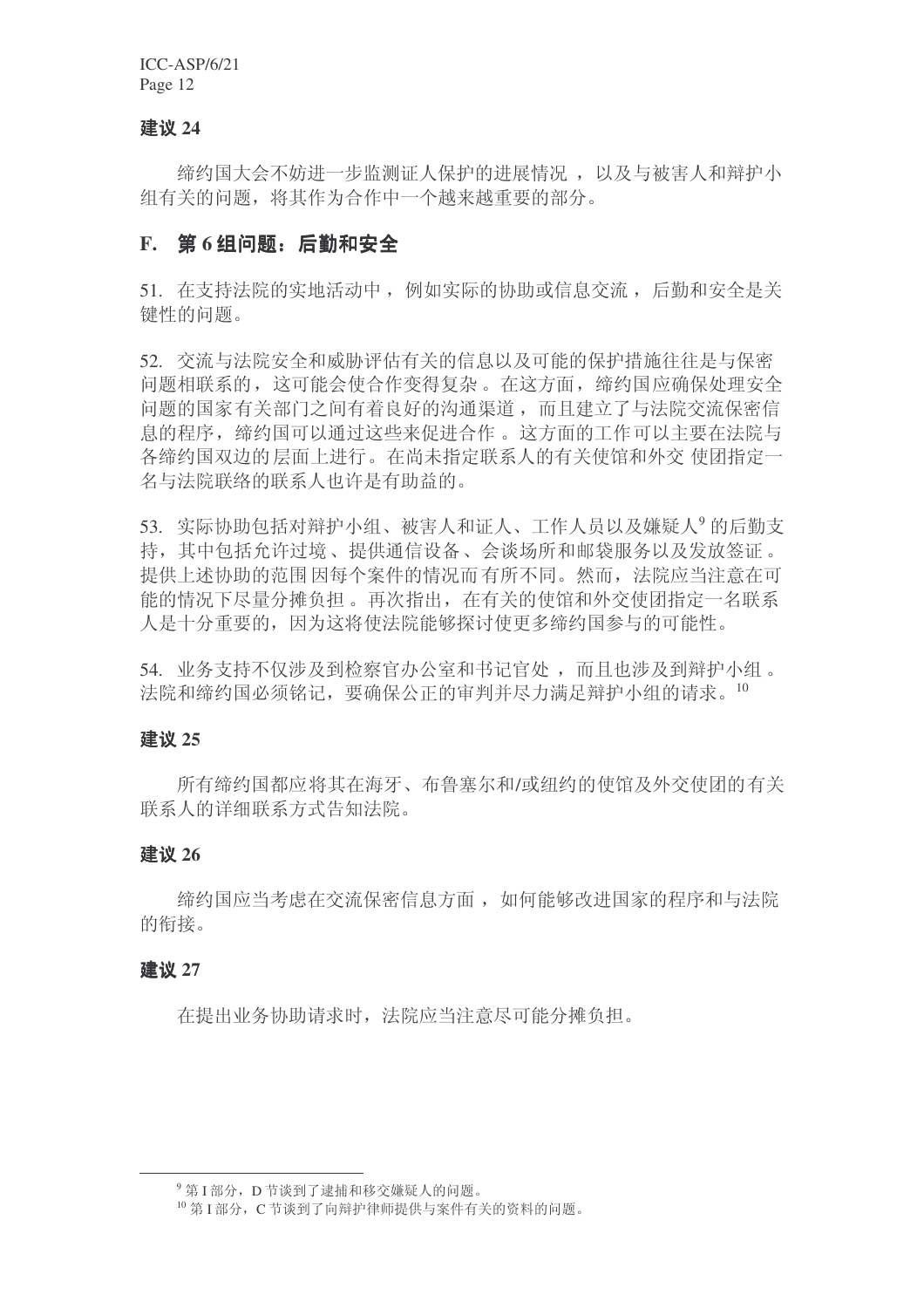#### ᓎ䆂 **28**

所有缔约国都应当尽可能满足辩护小组对业务支持的请求 ——法院应当特 别通讨探讨辩护小组如何才能受益于法院与缔约国之间的现有协议来为此提供 帮助。

### G. 第7组问题: 人员

55. 法院吸引和留住合格人员以及获得有关的 专业力量的能力至关重要。在这 方面, 缔约国可以通过对专家名 册做出贡献和提供这种专家来协助法院。缔约 国还应当对法院的招聘活动提供一般性的支持, 例如, 通过有关的渠道协助传 播空缺通知。此外,同样重要的是, 法院为编内职位不断从世界各地吸引高质 量的候选人,同时还需要注意性别平衡。为了有助于在这些方面提供协助, 法 院关于人员需求和要求的反馈意见是十分重要的。

56. 法院条例包括了这样的可能性, 即缔约国可以根据 ICC-ASP/4/Res.4 号决议 附件 II 所载国际刑事法院选择和使用无偿人员的准则, 在无偿或成本回收的基 础上,通过与法院的短期合同提供政府部门的专家。11 还应当考虑如何才能使 政府官员以某种形式离开较短或较长时间, 到法院任职, 包括在法院的服务结 束后将其吸纳到国家系统中。缔约国和法院在提供和接受这种形式的协助时, 均应确保根据同等地域代表性和性别平衡的原则, 从尽量广泛的地域内得到这 些人员。

57. 注意到这一点很重要, 即这些措施有助于确保法院有足够的合格工作人 员, 同时也有其他的好处, 有助于将法院的问题纳入国家行政机构的主流工 作。

58. 在不影响《罗马规约》规定的情况下, 应注意在司法快速反应机制框架内 就建立专家名册以及一般性 地提供专家协助所开展的相关工作。可以考虑在法 院与司法快速反应机制之间开展一些合作, 这在编制名册和有关事项, 如人员 培训方面可以产生协同增效的作用。

#### ᓎ䆂 **29**

所有缔约国都应当尽可能为专家名册做出贡献, 并以优惠的财务条件提供 专家协助。

#### 建议 30

所有缔约国都应重新考虑允许政府官员在法院短期 任职的可能性,并考虑 能够准许官员请假的方式以使他们能够担任较长期的职务。

<sup>&</sup>lt;sup>11</sup> 国际刑事法院罗马规约缔约国大会正式记录, 第四届会议, 2005 年11 月28 日至12 月3 日, 海牙 (国际刑事法院出版物, ICC-ASP/4/32), 第 III 部分, ICC-ASP/4/Res.4 号决议, 附件 II。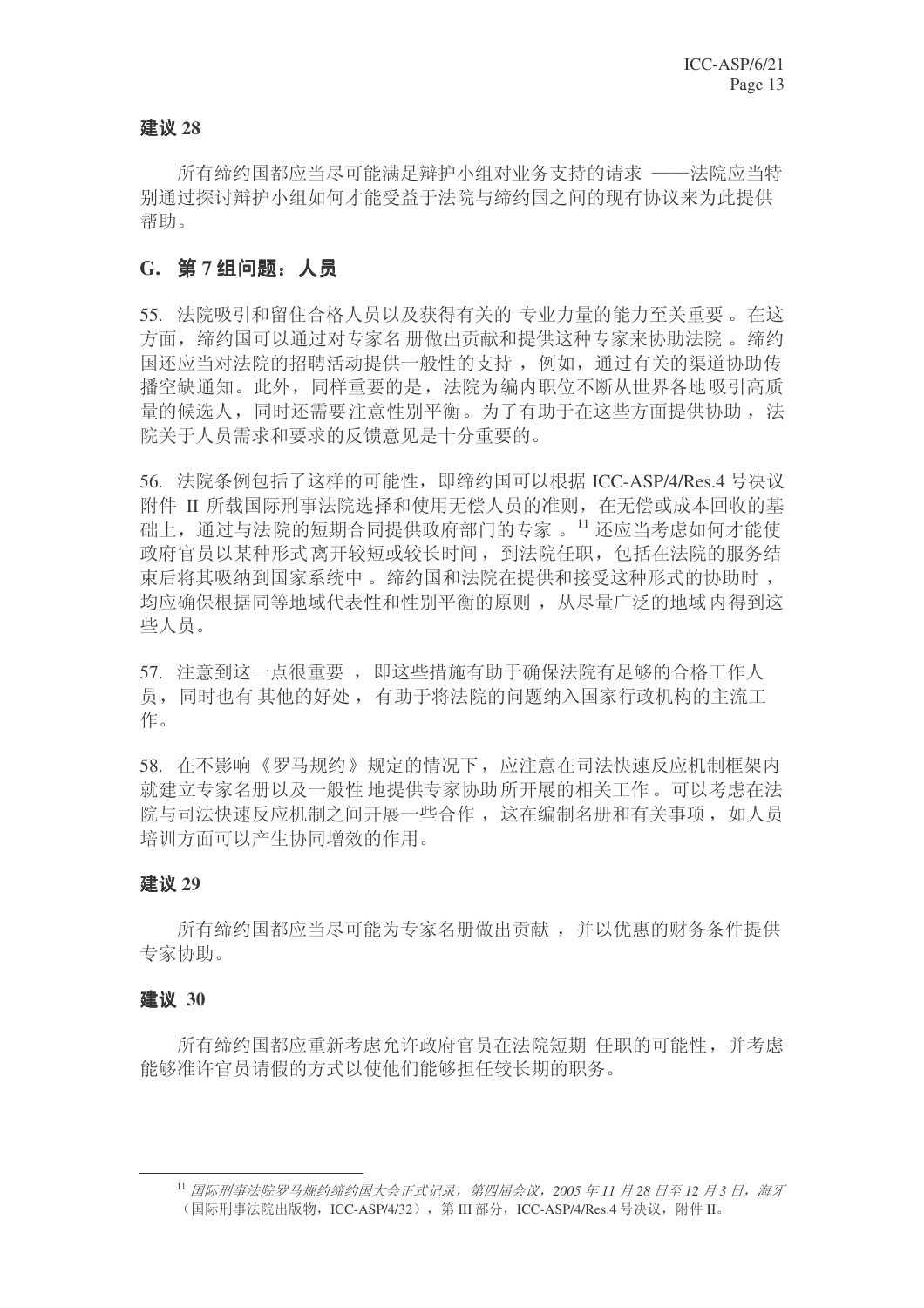### 建议 31

缔约国大会及其有关下属机构应当同法院一道进一步考虑如何才能根据 《罗马规约》在法院与司法快速反应机制之间建立合作。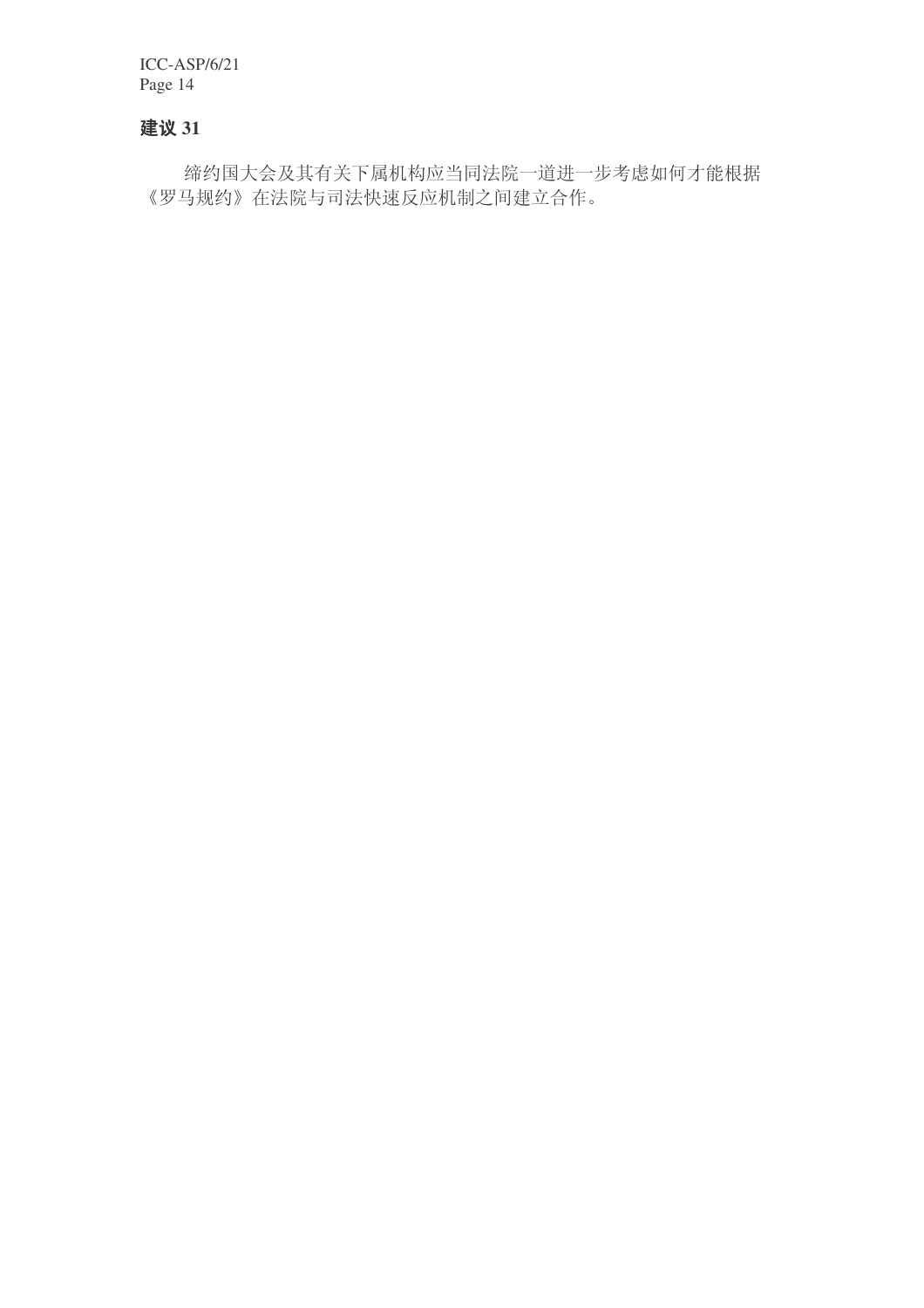# **第Ⅱ部分** 在联合国背景下的合作

59. 国际刑事法院提交给缔约国的关于合作的报告, 包含了大量与联合国有关 的各类合作的内容。在这份报告中, 联合国被理解为包括所有主要机关、维和 行动和使团以及基金和计划署。工作组决定将这些按两个中心主题进行分类: 涉及到具体合作内容的国际刑事法院与联合国之间的合作, 以及缔约国在联合 国背景下的合作, 这主要是指缔约国在纽约对法院的政治支持。

### A. 法院与联合国的合作

60. 法院与联合国之间的关系是以 2004 年 8 月 20 日的"联合国和国际刑事法 院间关系协定" (A/58/874) 为准则的。关于涉及到刚果民主共和国的合作, 法 院与联合国在 2005 年 11 月商定了一个具体的谅解备忘录, 题为"联合国与国 际刑事法院关于联合国组织刚果民主共和国特派团与国际刑事法院间合作的谅 解备忘录"。法院与联合国之间的合作 是以一些基本原则, 例如酌处权和保 密性为准则的。

61. 实际中的合作往往涉及到交流信息, 但不限于此。允许联合国工作人员作 证或接受面谈, 实地的后勤支持以及提供纽约联合国总部的会议设施都属于这 一内容。其中还包括联合国官员将国际刑事法院纳入其工作的方法, 例如, 在 法院开展活动的地区工作的特别代表。各基金和计划署通过与法律事务 厅的磋 商做出他们自己的合作安排, 有时这些安排侧重于 特殊能力方面的 技术合作 (例如某一具体领域的法院工作人员的培训和能力建设)。

62. 法律事务厅是法院任何机关提出的具体合作请求到达联合国秘书处的一个 切入点。法律事务厅在联合国秘书处中通过与有关部门的磋商决定是否 (部 分)同意一项请求。需要的时间大约为一个月。联合国的程序是, 法院只有在 联合国总部批准之后才可以直接与联合国秘书处的实地业务单位 直接联系。有 关会议设施的联系可以直接进行, 不必经过法律事务厅。虽然这种一般程序也 适用于各基金和计划署,但是它们确实有其自己的内部处理合作 请求的程序, 然而在某些情况下, 也需要有总部的决定才能(部分)同意一项合作请求。除 了在合作请求方面发挥作用外, 法律事务厅(以及少数其他部门) 还在联合国 系统内传播有关国际刑事法院的信息。

63. 总的来说, 法院和联合国对两机构间合作的方式表示满意。双方认为, 相 互之间基本了解对方的使命。在制定了联合国的内部程序之后, 双方都清楚应 当如何提出请求而且有关部门将如何处理这些请求。虽然一般来说联合国需要 相当一段时间来处理一项请求,但是这种程序看来是起作用的。法院和联合国 均不认为现在有必要建立新的合作框架,但是具体领域的补充安排也许是有益 的。法院认为, 在现有的关系协定框架中 做出一些补充安排只对某些基金和 计 划署有所帮助。

64. 考虑到双方对现有的合作方式总体表示满意,而且两机构间的合作是一种 较新的情况,以下建议可能会讲一步改讲联合国与国际刑事法院之间的合作。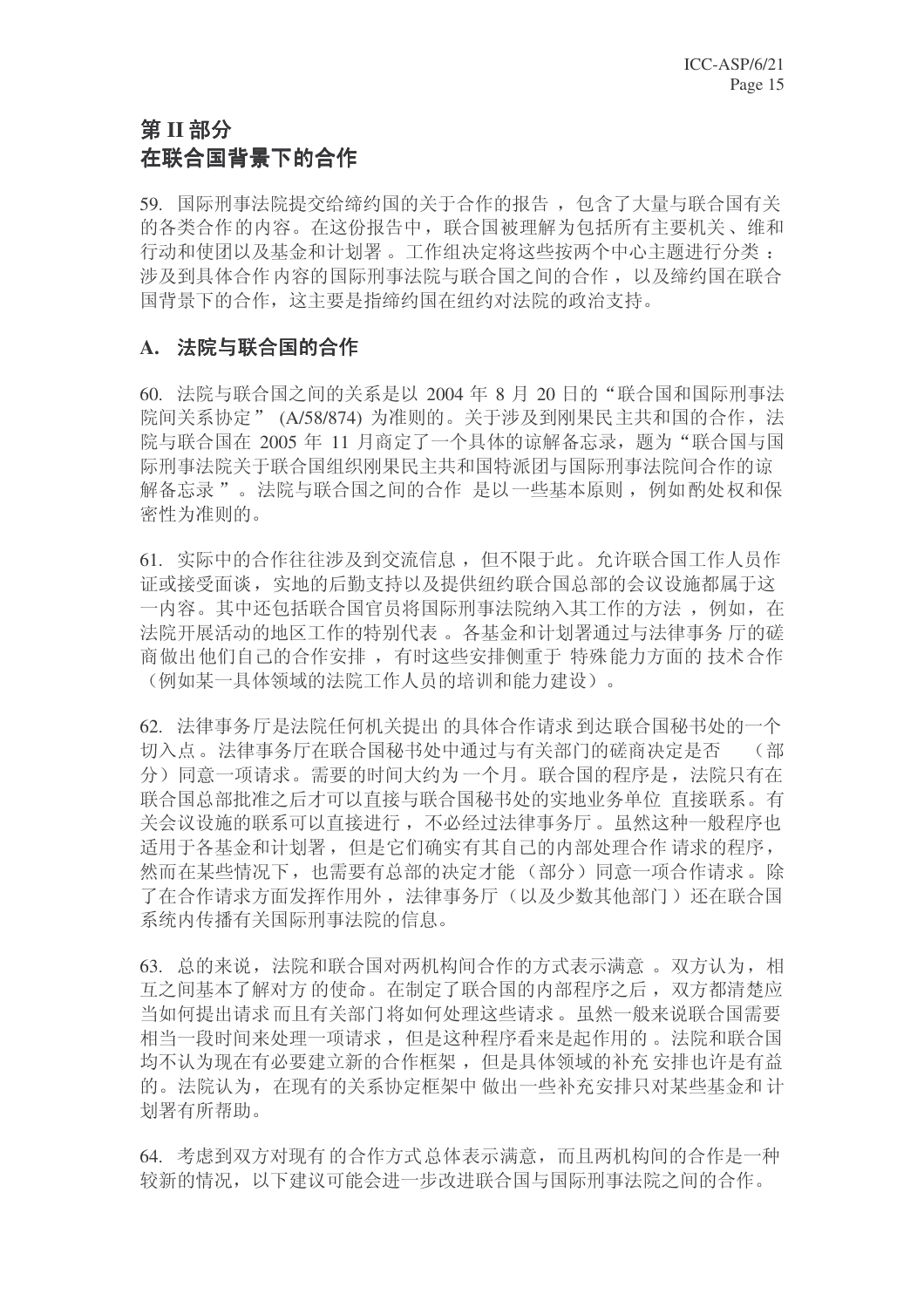#### 对法院的建议

#### 建议 32

为了确保相互之间充分了解和理解两个组织的使命和活动, 应当确保法院 官员和联合国工作人员之间的经常性接触。除了电子邮件和电话接触外,还可 以设想进行直接接触, 例如采取每年举行会议或举办讲习班的方式, 或者在访 问的空余时间讲行接触。

#### ᓎ䆂 **33**

应当继续对联合国进行定期高级别访问和工作访问。

#### ᓎ䆂 **34**

除了定期与法律事务厅会晤以外, 法院还应当与联合国一起定期评价合作 的状况, 以在必要和可能时讲行改讲。

#### ᓎ䆂 **35**

法院应当更好地利用现有的与联合国交换人员的机会。

#### ᓎ䆂 **36**

在法规允许的情况下, 法院应尽可能使联合国的有关实体 不断了解具体案 件和情势的进展情况。

#### ᓎ䆂 **37**

在不影响业务和法定要求的情况下, 合作请求在可能时应当合并 在一起提 出,并应尽量具体。

#### ᓎ䆂 **38**

法院应当继续利用联合国系统内的专门知识,如使儿童参与司法程序,而 且如有可能应扩大其目前的这一做法。

#### ᓎ䆂 **39**

法院还可以在符合法定条件的情况下, 向联合国系统提供能力、知识和信 息,以确保更为互利的关系。

#### 建议 40

法院应当继续每年就法院工作向联合国递交报告的做法, 以及法院院长每 年在联大发言的做法。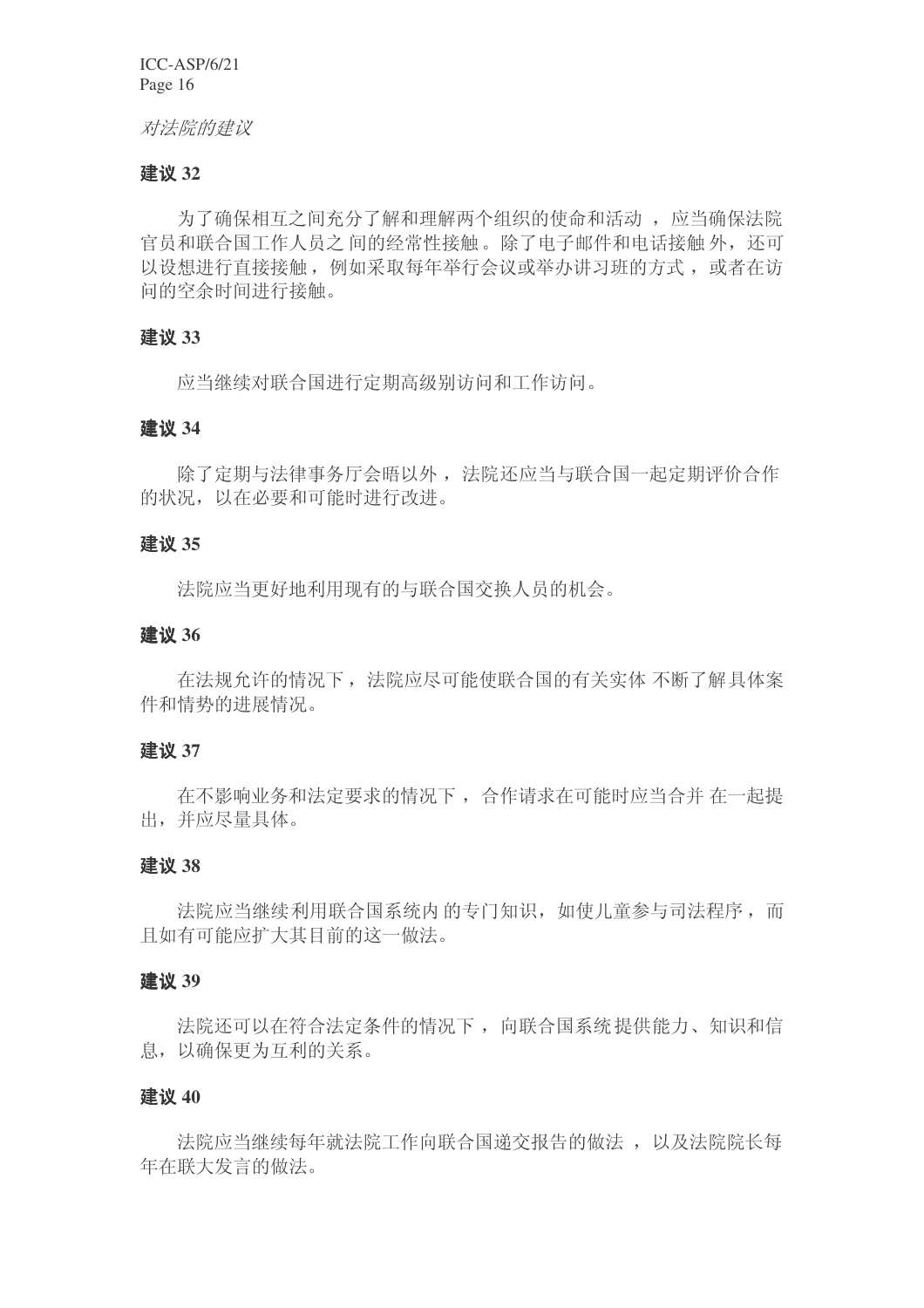#### 建议 41

纽约联络办事处应当确保 包括大会秘书处 在内的两机构之间的所有必要渠 道畅通, 推动信息交流, 并且成为在合作问题上的桥梁, 从而能够继续开展具 体的合作。

#### B. 缔约国在联合国背景下的合作

65. 缔约国持续、有力和长期的政治支持对法院能够履行其职责 至关重要。在 这方面, 所有缔约国无论 在什么背景下 活动, 都有责任铭记法院的利益和使 命。这包括解释法院使命的司法性质及建立法院的基本前提。他们应该以联合 国、联大、安理会、和平建设委员会或人权委员会(只列举几个)成员的身份 做到这一点。

66. 总的来说, 缔约国了解向法院提供政治支持的必要性, 并有意愿就此采取 行动。但各种因素, 如特派团组的人员对法院了解不足, 以及缺少关于法院具 体需要的信息,都有可能成为导致缔约国不能提供最佳合作的原因。

67. 据此,可以考虑下列改进建议。

#### 对缔约国的建议

#### 建议 42

在与秘书长、其他联合国高级官员及联合国有关工作人员接触时, 应解释 和支持法院的利益和使命。

#### 建议 43

缔约国应努力确保常驻代表团的所有有关工作人员, 包括区域和军事专家 都具备关于法院和《罗马规约》的足够知识。例如,可以利用国际刑事法院之 友小组散发的幻灯片形式的介绍资料。

#### 建议 44

缔约国应鼓励国际刑事法院之友小组设法在其活动中接触它的传 统受众一 一法律顾问之外的人,如更多地组织针对更多受众的具体活动。 法律顾问应鼓 励他们的同事参加这样的活动。

#### 建议 45

应尽量保持联大和其他决议中 现有的对法院的提及,而且适当时应将其包 括在其他决议中。

#### 建议 46

应继续每年做出关于国际刑事法院的决议,并且只要可能应予以加强。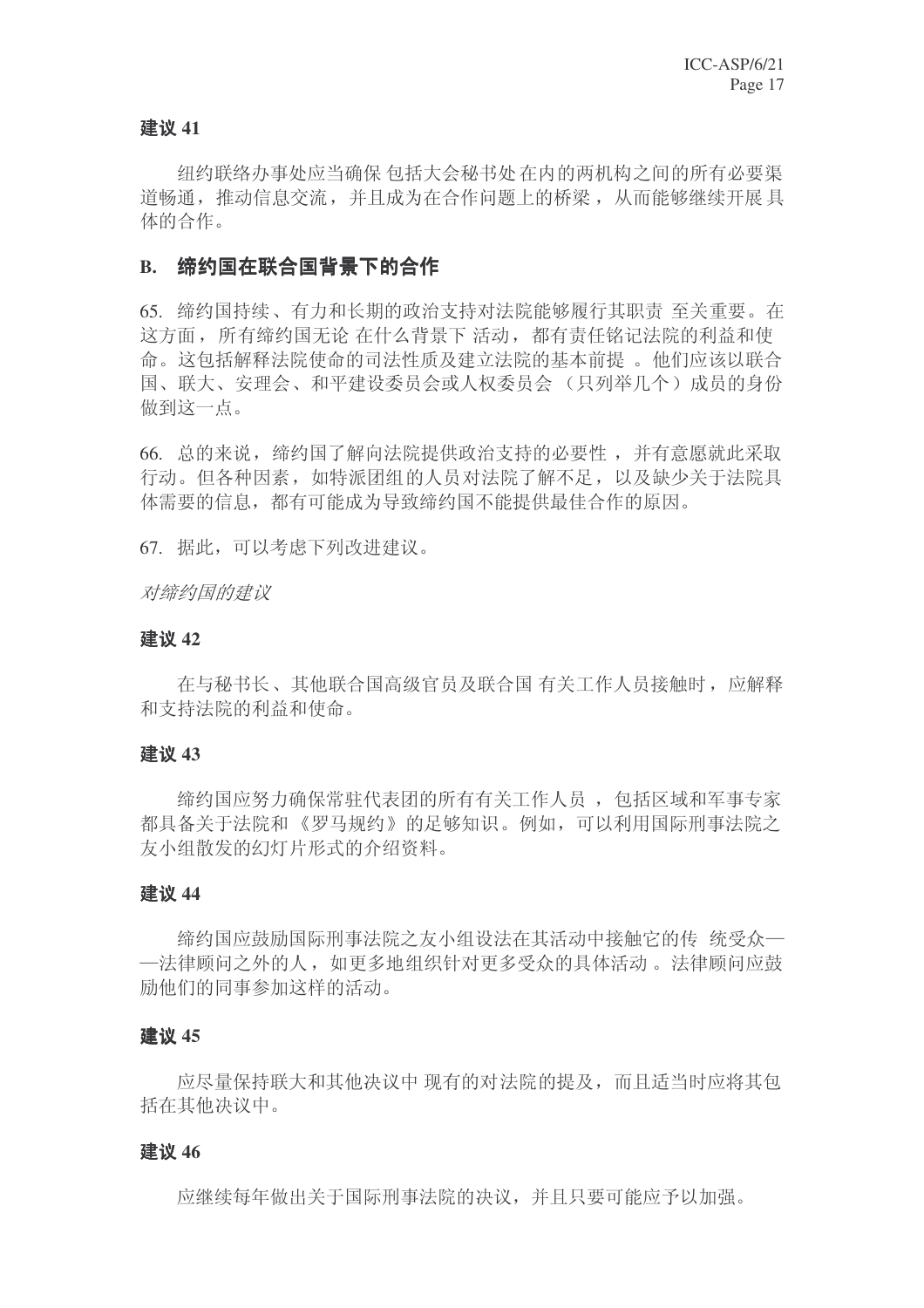#### 建议 47

适当时, 缔约国在不同有关论坛的发言中, 如在联大的一般性辩论时, 应 包括关于法院的内容。

#### ᓎ䆂 **48**

缔约国应提醒各国他们有合作的责任,并在其发言中要求各国履行合作的 义务, 特别是当合作涉及逮捕和移交时。

#### ᓎ䆂 **49**

在审议联合国机关成员的候选国时, 缔约国应酌情考虑这些候选国与法院 充分合作的准备情况和意愿, 以及非《罗马规约》缔约国成为缔约国的意愿和 准备情况。

#### ᓎ䆂 **50**

在区域集团内, 缔约国应铭记法院的需要、使命和利益, 并且在适当时加 以讨论。区域集团同样可以用来交流信息。

#### ᓎ䆂 **51**

在讨论和决定有关事项, 如制裁、维和任务、安理会的任务及和平行动 时, 在尊重双方独立性的同时, 讲入安理会的缔约国应确保考虑法院的利益、 援助需要和使命。

#### ᓎ䆂 **52**

在协助法院履行其使命的工作中, 缔约国可以利用非政府组织的专业技能 和知识。

对法院的建议

#### ᓎ䆂 **53**

法院应努力尽早与有关缔约国分享关于法院具体需要的信息。

#### 建议 54

法院各机关在安排它们到纽约的高层访问时, 应尽量确保均匀地分散在全 年讲行,并与最重要和有关的联合国活动的时间相一致。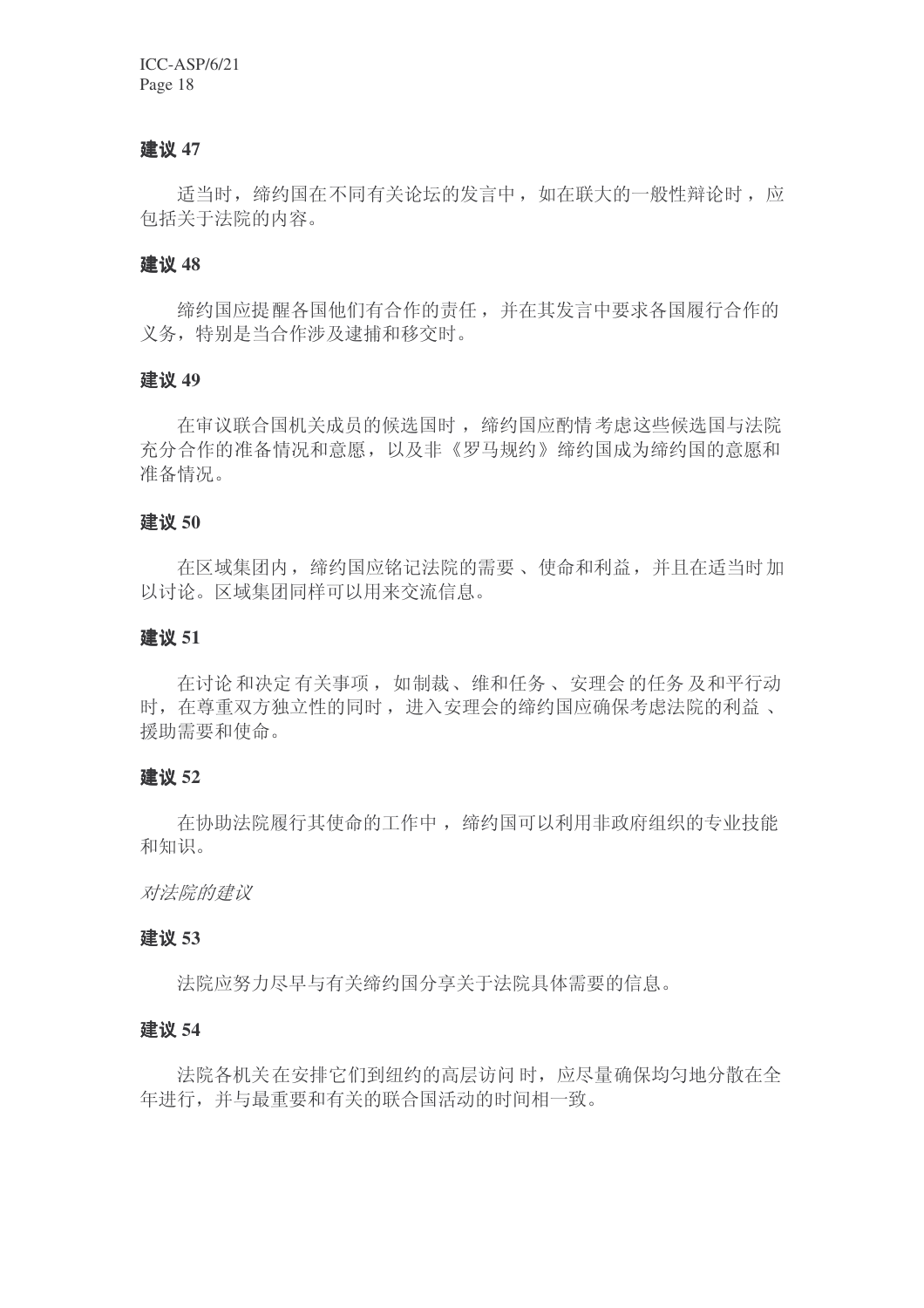#### 建议 55

在这些访问的空余时间, 法院高层官员应继续抽时间向国际刑事法院之友 小组和区域小组中的法院成员国介绍情况,包括关于情势和案件的情况。

#### 对缔约国和法院的建议

#### 建议 56

应继续这一做法,即将院长每年在联大发言的时间与其他法院和法庭的院 长的发言时间安排在一起,最好是在联合国国际法周期间。

#### 建议 57

在安理会新成员国任期开始之前,应及早向他们介绍法院以及法院与他们 在安理会的工作之间的关系。

#### ᓎ䆂 **58**

这种情况介绍不应限于只对法律顾问,而应扩大至常驻代表、制裁专家、 军事顾问、区域专家以及防止冲突专家等。

#### ᓎ䆂 **59**

可以组织由联合国有关各方参加的、与逮捕和移交、冻结资产和财务调查 等合作有关的实际问题讲习班。

#### 建议 60

应继续努力将法院 纳入联合国训练发展研究所及联合国大学组织的有关课 程和研讨会。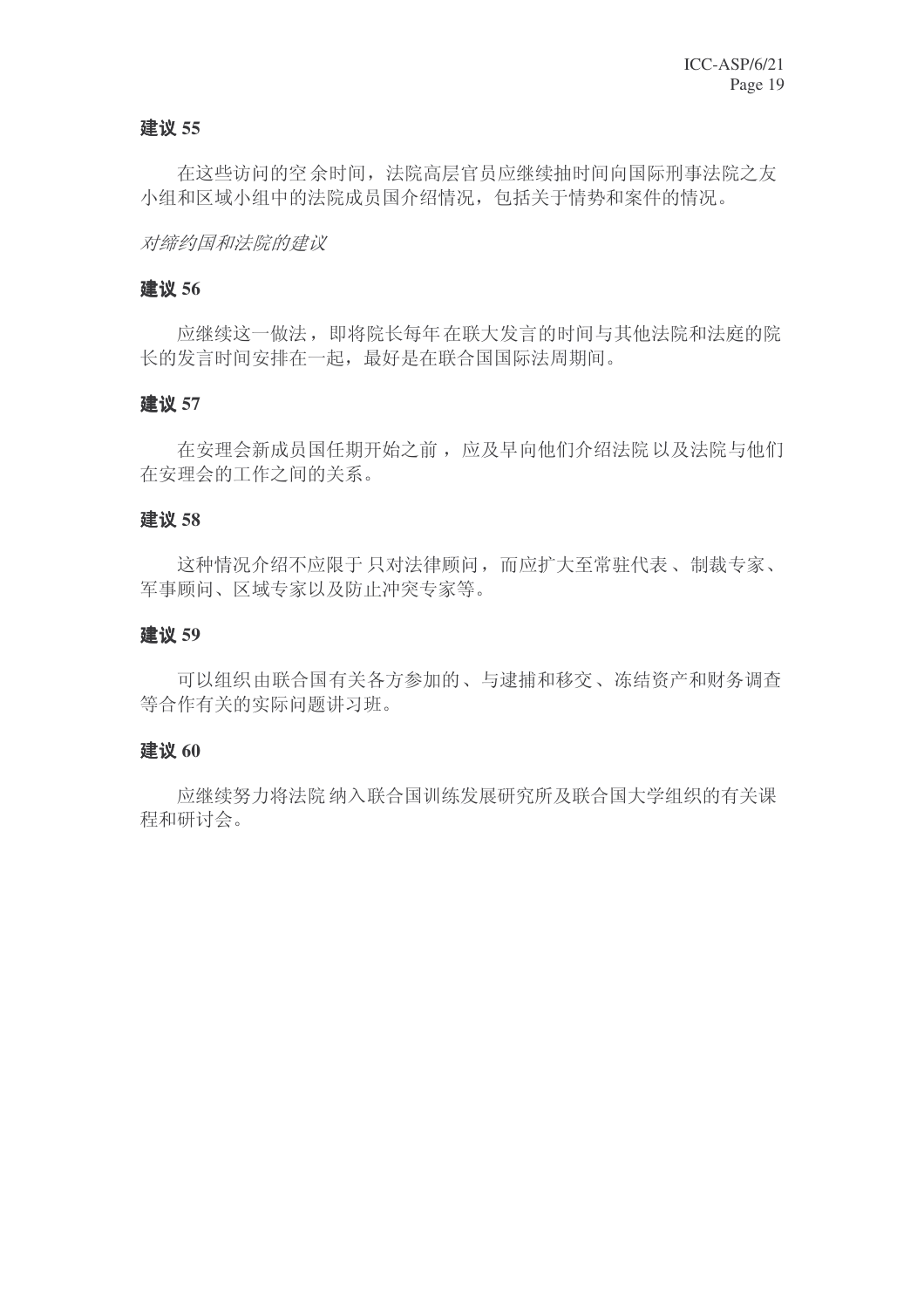# **第III 部分**

### 国际和区域组织与法院 $^{12}$

68. 除联合国之外的国际组织在合作方面可以发挥重要作用。首先是传播关于 法院的知识,并为法院一般和情势活动动员政治支持。第二是向缔约国、非政 府组织和法院本身提供财务和技术协助。第三是支持正在进行的调查和诉讼, 特别是支持逮捕和移交嫌疑人及相关的问题, 如冻结资产。国际和区域组织在 什么程度上可以参与这三方面的活动取决于每个单独组织的使命。。性质和 能力。

69. 为了能够形成政治支持, 还必须在有关组织内部在高层政治级别解决法院 问题。在可能的情况下, 缔约国应该促进在区域和国际组织把法院的问题放在 主流地位, 无论是在横向还是在纵向上。在这方面, 美洲国家组织每年通过的 关于国际刑事法院的决议可以为进一步的工作提供一个基础。

70. 支持的方向应该是实现《罗马规约》的普遍性并推进执行立法、批准法院 的特权和豁免协定, 签署关于证人保护和转移及执行判决的补充协定方面以及 促讲缔约国和法院之间的全面合作。另外, 区域组织是一种极好的论坛, 可以 交流与各种合作有关的经验, 包括实施法规。缔约国不妨考虑为此目的组织研 讨会、讲习班, 甚至更长期的工作组。

71. 在实际调杳特别是逮捕和移交以及相关问题,如冻结资产方面, 国际框架 也是重要的。缔约国应利用其在有关组织 的成员国地位来推动形成旨在确保各 有关方面最大合作的政治支持, 特别是在逮捕和移交方面。某些组织可能还具 备像与法院有关的信息这样的财富和能力。这说明了法院与各有关组织 签订协 定以促成合作的可取性。其他组织可能负有重要的国际使命, 通过这些使命可 以形成有利于合作、逮捕及移交的更大势头。这可以采取冻结资产、限制旅行 以及更广泛的制裁形式。应该强调的是,这样的做法最有可能在联合国的框架 下实行。

72. 为了创造一个活跃的局面, 在可行的情况下考虑给予积极的刺激可能是有 益的。

#### 建议 61

缔约国应通讨其在国际和区域组织的成员国地位, 努力在这些组织中在横 向和纵向上促讲将法院问题置于主流地位。

 $^{12}$  附件 II 载有并非全面的有关国际组织的名单。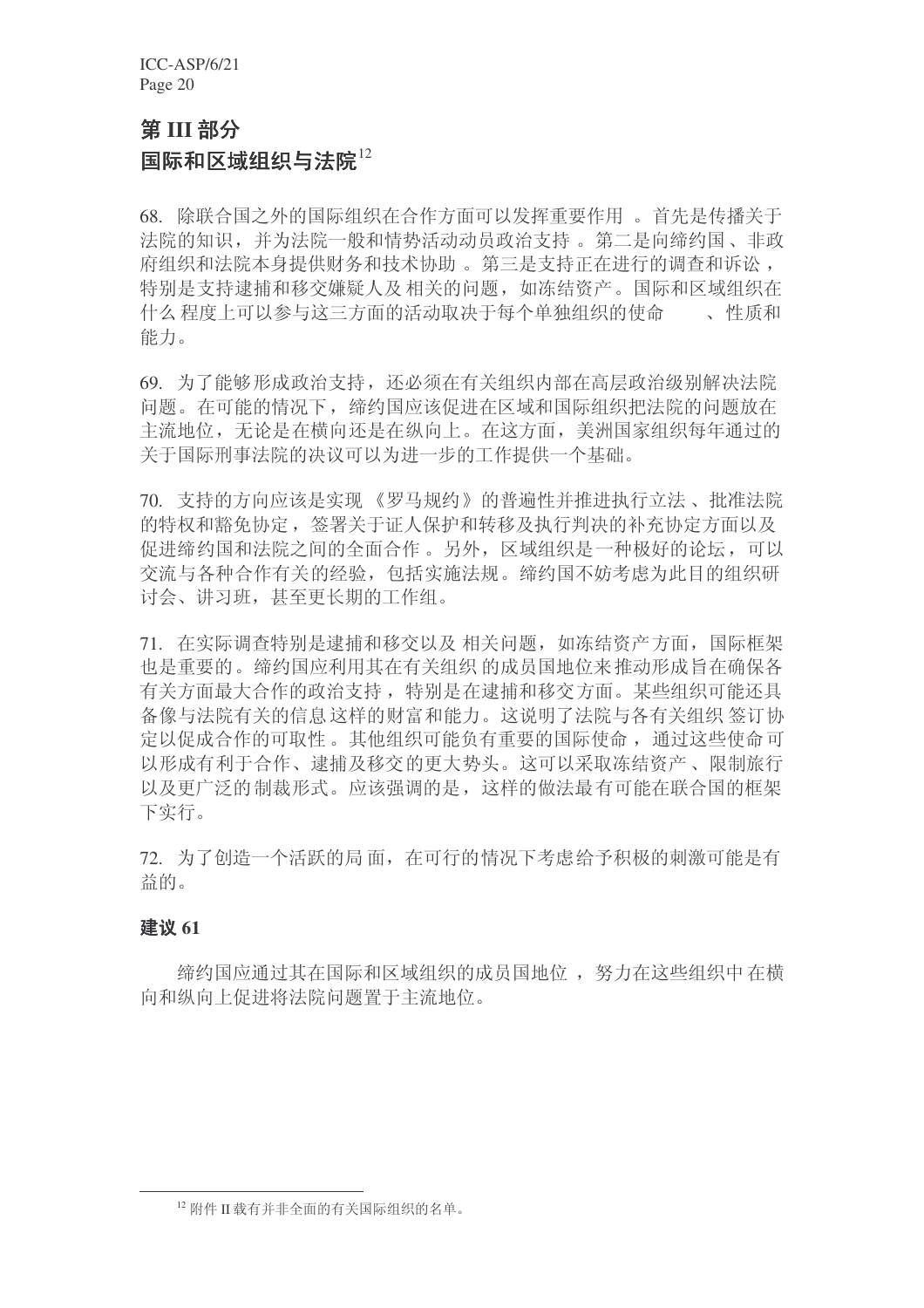#### 建议 62

缔约国应酌情倡议并支持通过区域和国际组织发表联合声明、立场、宣言 和决议, 促进法院及其一般性和与情势有关的活动。

#### 建议 63

缔约国应酌情促进有关组织与法院之间的合作协定。

#### 建议 64

缔约国应酌情考虑提议并支持在 承担处理与法院有关问题的 任务的区域组 织内建立工作小组。可以从美洲国家组织和欧盟的工作组得到启示。

#### ᓎ䆂 **65**

缔约国应在其各自的组织内促进区域研讨会和讲习班,目的是提高对法院 的认识并就合作的各个方面分享经验。

#### 建议 66

缔约国应努力促成政治支持,以争取有关各方对具体的调查和审判活动给 予最大程度的合作,并应考虑促进和执行这方面的进一步措施的范围。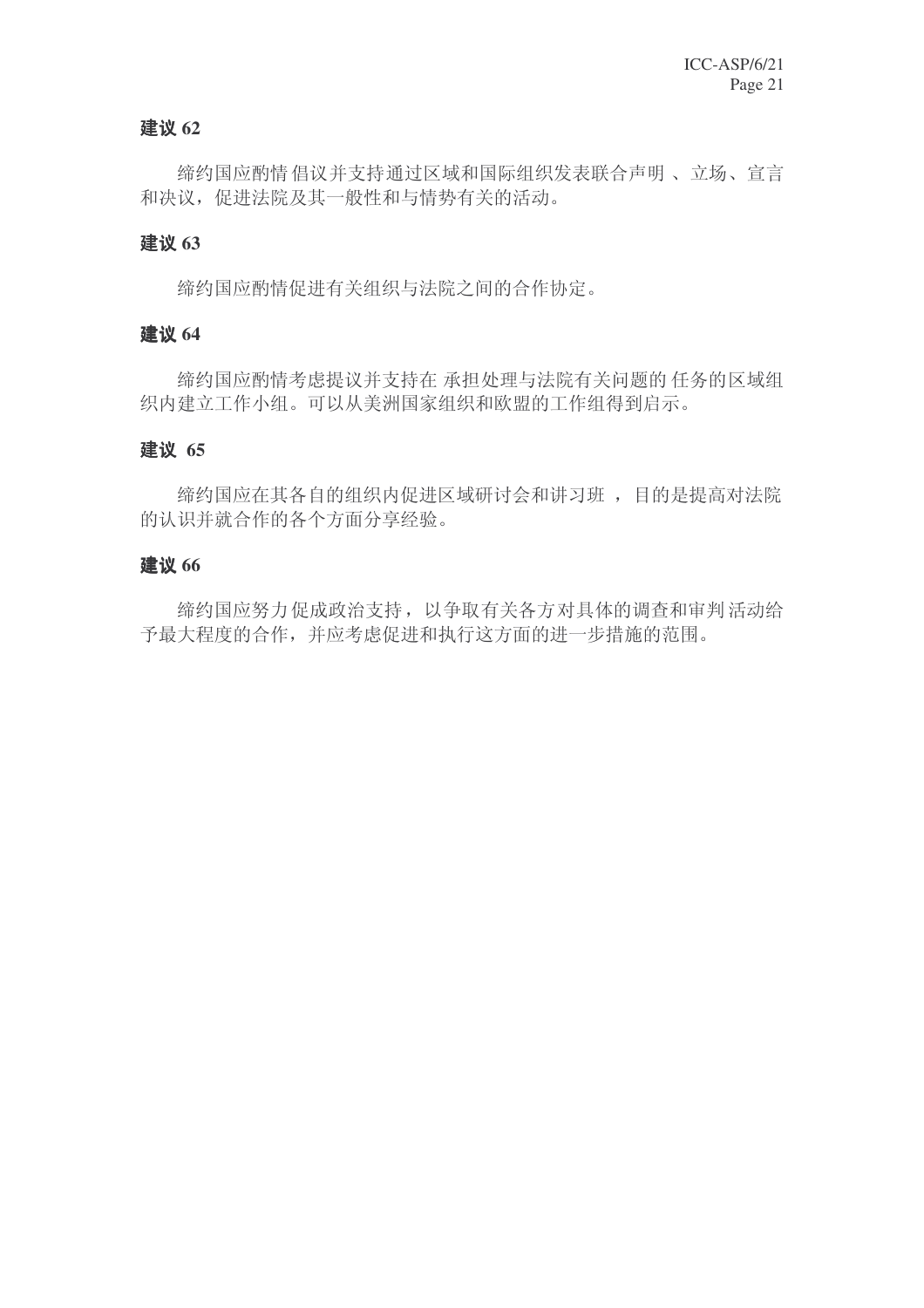# 第 IV 部分 结论

73. 合作的问题对确保法院使命 的执行是至关重要的。如上面明确说明的那 样, 合作正在讲行, 但在许多方面有改讲的余地。

74. 缔约国应确保制定 全面的实施法规和补充协定以便能够进行合作, 并确保 建立适当的结构和程序, 使这样的合作能够顺利进行。简而言之, 缔约国应通 过建立一种全球合作框架来加强一种有利环境。

75. 就其本身而言, 法院应继续使缔约国了解其需要和要求, 以及合作总体上 是如何发展的。对于协助和合作的具体要求, 法院应努力尽量确切说明 并做到 具有针对性。

76. 法院、**联合国**和缔约国总的来说对目前合作的方式表示满意 。缔约国一般 了解有必要在政治上支持法院并有这样的意愿就此采取行动。然而,本报告明 确地确定了几种提高合作水平的方法。

77. 缔约国在区域和国际组织中始终应当促进法院的一般性和与情势有关的活 动。这可以通过决议、声明和基他形式的政治支持以及不同形式的技术协作来 实现。这些工具也可以用来促成逮捕和移交, 最后的办法是利用某些上述组织 内部的强制性文书。

78. 合作的问题对法院将永远是重要的。应做出规定确保有一个平台推讲合作 的工作而且法院和缔约国之间有一个就此问题进行交流的总渠道。尽管可能不 需要继续促进对所进行的合作的水平进行全面审议,但应考虑一种针对具体问 题的灵活做法。在这方面, 在工作小组内任命一名A作联络人可能是可考虑的 最适当的解决方案。联络人可以得到缔约国大会秘书处的支持。另外, 如本报 告其他章节所说明的那样, 秘书处在进一步推进合作方面可能会起到 不同的和 独立的作用。

79. 最后, 缔约国、联合国和其他组织现在而且一直有极大的意愿, 愿与法院 合作并支持法院。同样, 法院也有加强这种支持的强烈兴趣。所面临的挑战是 保持这一意愿,并找到在可能的情况下将这样的意愿变成更加有力的具体合作 的方法。这是本报告的目的。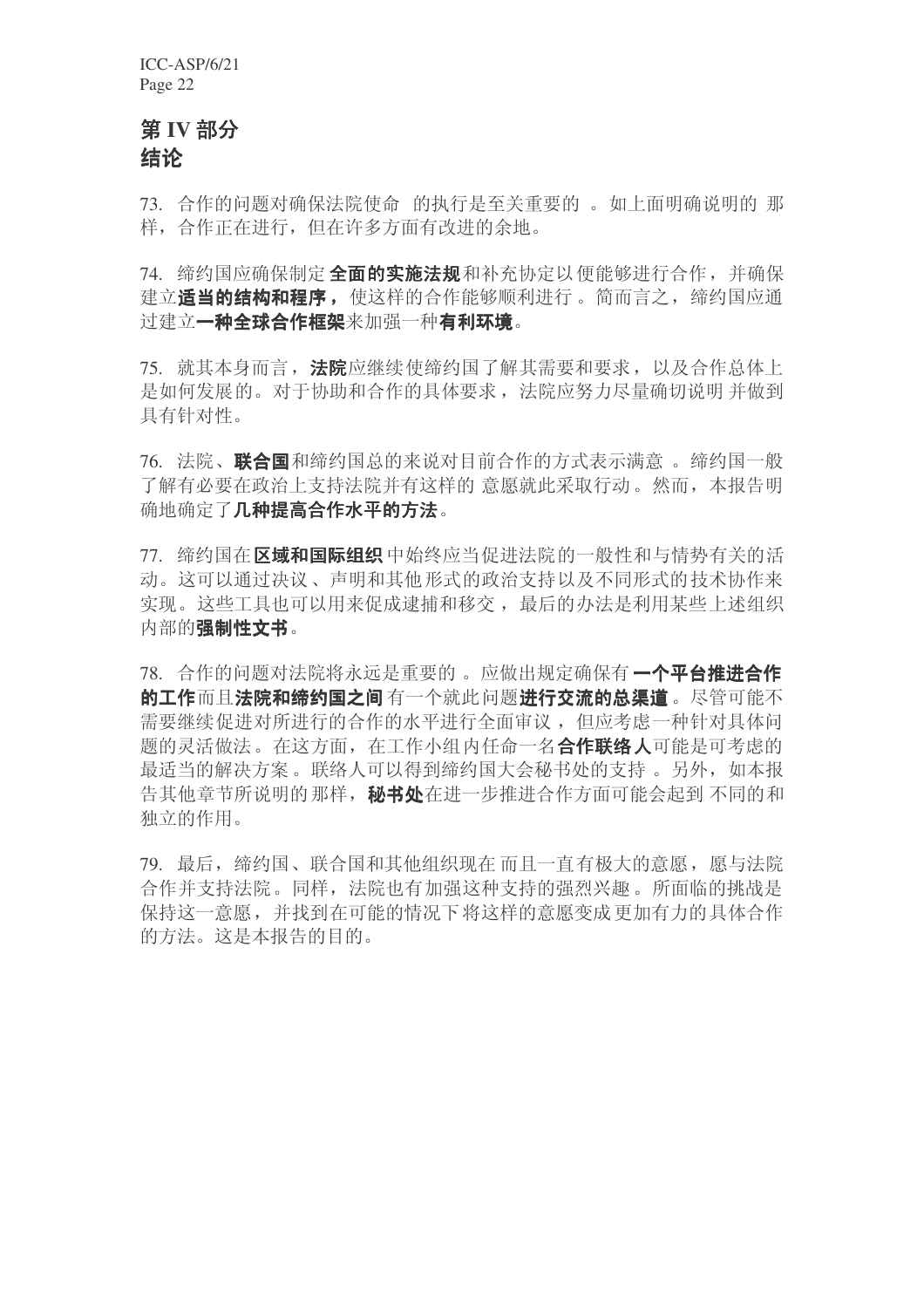#### 附件 I

# 将写入综合决议的文字

注意到了主席团关于合作的报告;

赞同作为本决议附件的该报告中的建议;

要求主席团任命一名联络人,通过与法院的紧密协调和对话继续进行合作 的工作;

清主席团酌情向缔约国大会下届常会报告合作方面的重要进展情况;

决定, 在两至三年之后 (主要 取决于 法院的需要) 重新全面审议合 作问题。